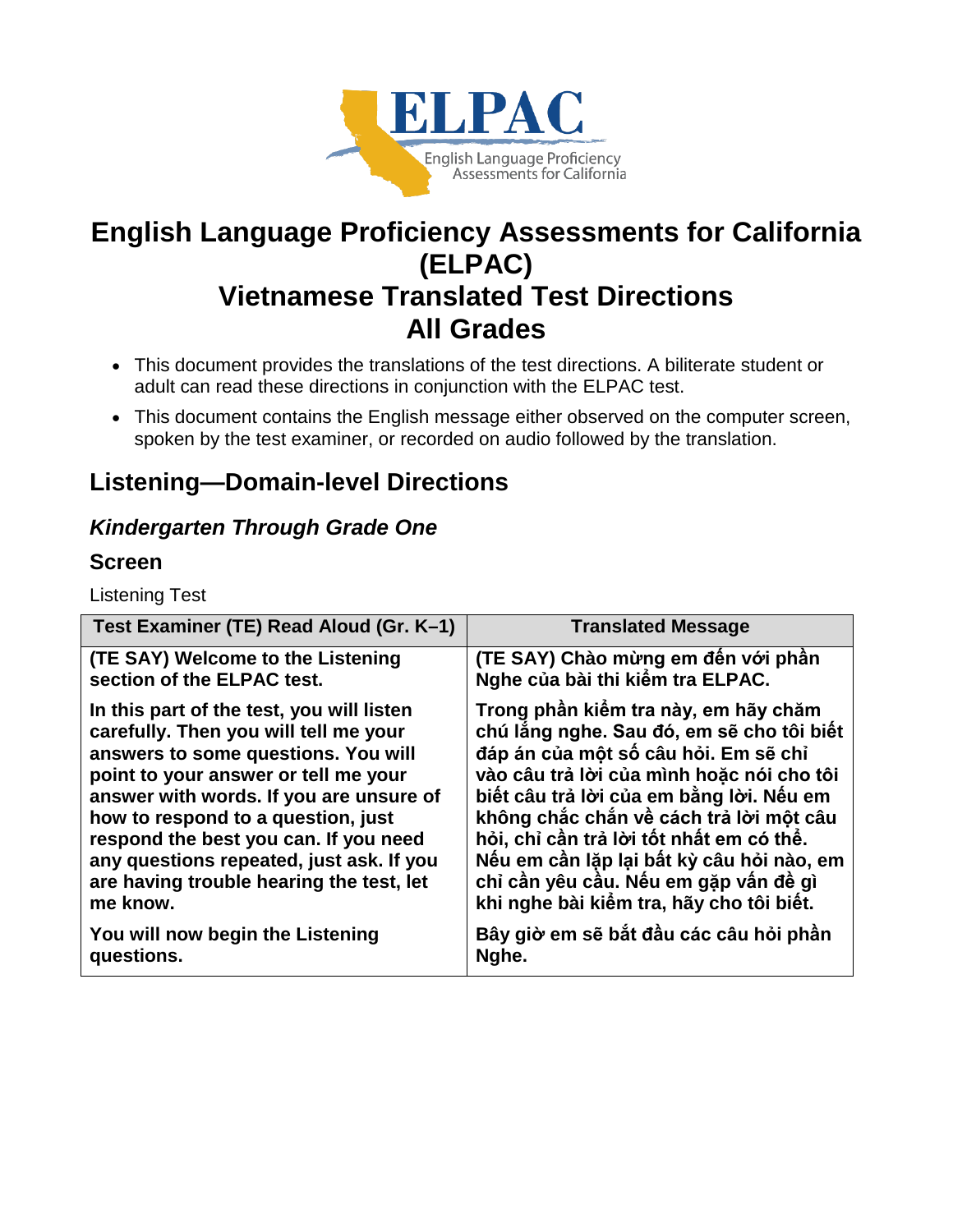

### *Grade Two*

### **Screen**

Welcome to the Listening section of the ELPAC test.

In this part of the test, you will listen carefully. Then you will tell me your answers to some questions. You will point to your answer or tell me your answer with words. If you are unsure of how to respond to a question, just respond the best you can. If you need any questions repeated, just ask. If you are having trouble hearing the test, let me know.

You will now begin the Listening questions.

| Test Examiner (TE) Read Aloud (Gr. 2)                                                                                                                                                                                                                                                                                                                                                                                                       | <b>Translated Message</b>                                                                                                                                                                                                                                                                                                                                                                                                                                                                   |
|---------------------------------------------------------------------------------------------------------------------------------------------------------------------------------------------------------------------------------------------------------------------------------------------------------------------------------------------------------------------------------------------------------------------------------------------|---------------------------------------------------------------------------------------------------------------------------------------------------------------------------------------------------------------------------------------------------------------------------------------------------------------------------------------------------------------------------------------------------------------------------------------------------------------------------------------------|
| <b>(TE SAY)</b> Welcome to the Listening section<br>of the ELPAC test.                                                                                                                                                                                                                                                                                                                                                                      | <b>(TE SAY)</b> Chào mừng em đến với phần<br>Nghe của bài thi kiểm tra ELPAC.                                                                                                                                                                                                                                                                                                                                                                                                               |
| In this part of the test, you will listen<br>carefully. Then you will tell me your answers<br>to some questions. You will point to your<br>answer or tell me your answer with words. If<br>you are unsure of how to respond to a<br>question, just respond the best you can. If<br>you need any questions repeated, just ask.<br>If you are having trouble hearing the test, let<br>me know.<br>You will now begin the Listening questions. | Trong phần kiếm tra này, em hãy chăm chú<br>lắng nghe. Sau đó, em sẽ cho tôi biết đáp<br>án của một số câu hỏi. Em sẽ chỉ vào câu<br>trả lời của mình hoặc nói cho tôi biết câu trả<br>lời của em bằng lời. Nếu em không chắc<br>chắn về cách trả lời một câu hỏi, chỉ cần trả<br>lời tốt nhất có thể. Nếu em cần lặp lại bất kỳ<br>câu hỏi nào, em chỉ cần yêu cầu. Nếu em<br>gặp vấn đề gì khi nghe bài kiểm tra, hãy cho<br>tôi biết.<br>Bây giờ em sẽ bắt đầu các câu hỏi phần<br>Nghe. |

## *Grades Three Through Five*

### **Screen**

Welcome to the Listening section of the ELPAC test.

Make sure your desk is clear of all books, backpacks, cell phones, and electronic devices. These may not be used during the test.

In the Listening section, you will hear conversations, stories, and presentations. Use the  $\bullet$ PLAY button to listen to them. You will hear them only once, so listen carefully.

Each question on the Listening test has a  $\bullet$  PLAY button. You can use the  $\bullet$  PLAY button at any time to hear the questions again. You must answer all the questions that go with each recording before you can go on to the next recording.

As you listen, you may take notes on scratch paper or you may take notes in the notepad section of the test.

When you are ready, select **Next** to begin the Listening questions.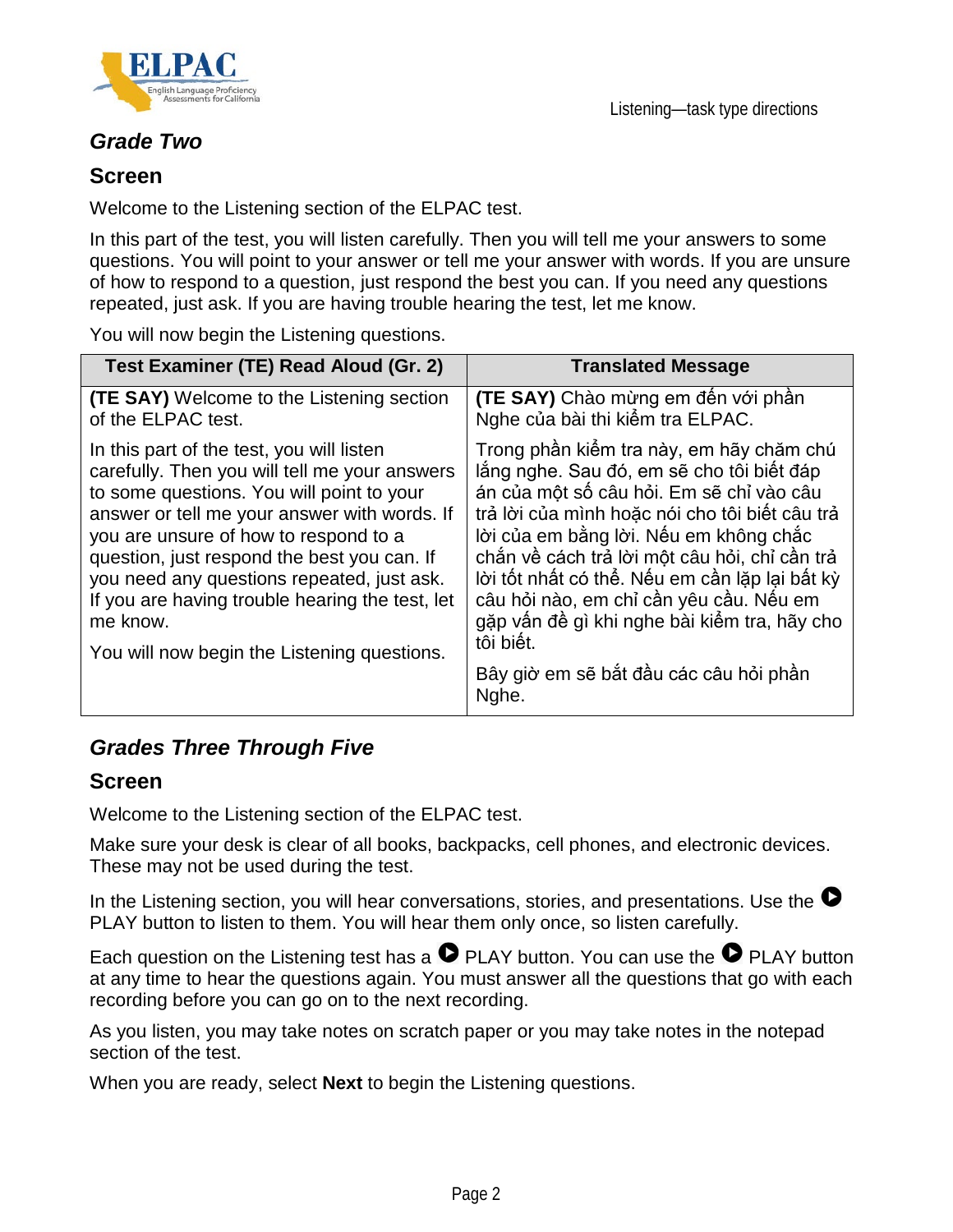

Listening—task type directions

| Recorded Audio (Gr. 3-5)                              | <b>Translated Message</b>                                                      |
|-------------------------------------------------------|--------------------------------------------------------------------------------|
| (Audio) Welcome to the Listening section of           | (Audio) Chào mừng em đến với phần Nghe                                         |
| the ELPAC test.                                       | của bài thi kiểm tra ELPAC.                                                    |
| Make sure your desk is clear of all books,            | Hãy đảm bảo rằng bàn của em không có                                           |
| backpacks, cell phones, and electronic                | sách, ba lô, điện thoại di động và các thiết bị                                |
| devices. These may not be used during the             | điện tử. Em không được phép sử dụng                                            |
| test.                                                 | những vật dụng này trong quá trình làm bài                                     |
| In the Listening section, you will hear               | kiểm tra.                                                                      |
| conversations, stories, and presentations.            | Trong phần Nghe, em sẽ nghe các cuộc hội                                       |
| Use the $\bullet$ PLAY button to listen to them.      | thoại, câu chuyện và bài thuyết trình. Sử                                      |
| You will hear them only once, so listen               | dụng ● Nút PLAY (PHÁT) để nghe. Em sẽ                                          |
| carefully.                                            | chỉ được nghe các cuộc hội thoại, câu                                          |
| Each question on the Listening test has a             | chuyện và bài thuyết trình một lần, vì vậy                                     |
| $\bullet$ PLAY button. You can use the $\bullet$ PLAY | hãy chăm chú lắng nghe.                                                        |
| button at any time to hear the questions              | Mỗi câu hỏi trong bài kiếm tra Nghe có một                                     |
| again. You must answer all the questions              | nút <sup>D</sup> PLAY (PHÁT). Em có thể dùng nút                               |
| that go with each recording before you can            | PLAY (PHÁT) bất cứ lúc nào để nghe lại                                         |
| go on to the next recording.                          | các câu hỏi. Em phải trả lời tất cả các câu                                    |
| As you listen, you may take notes on                  | hỏi đi kèm với mỗi đoạn ghi âm thì em mới                                      |
| scratch paper or you may take notes in the            | có thể tiếp tục sang đoạn ghi âm tiếp theo.                                    |
| notepad section of the test.                          | Khi nghe, em có thế ghi chú trên giấy nháp                                     |
| When you are ready, select <b>Next</b> to begin       | hoặc có thể ghi chú trong phần sổ tay của                                      |
| the Listening questions.                              | bài kiểm tra.                                                                  |
|                                                       | Khi em đã sẵn sàng, chọn Next (Tiếp theo)<br>để bắt đầu các câu hỏi phần Nghe. |

## *Grades Six Through Twelve*

### **Screen**

Welcome to the Listening section of the ELPAC test.

Make sure your desk is clear of all books, backpacks, cell phones, and electronic devices. These may not be used during the test.

In the Listening section, you will hear conversations and presentations. Use the  $\bullet$  PLAY button to listen to them. You will hear them only once, so listen carefully.

Each question on the Listening test has a  $\bullet$  PLAY button. You can use the  $\bullet$  PLAY button at any time to hear the questions again. You must answer all the questions that go with each recording before you can go on to the next recording.

As you listen, you may take notes on scratch paper or you may take notes in the notepad section of the test.

When you are ready, select **Next** to begin the Listening questions.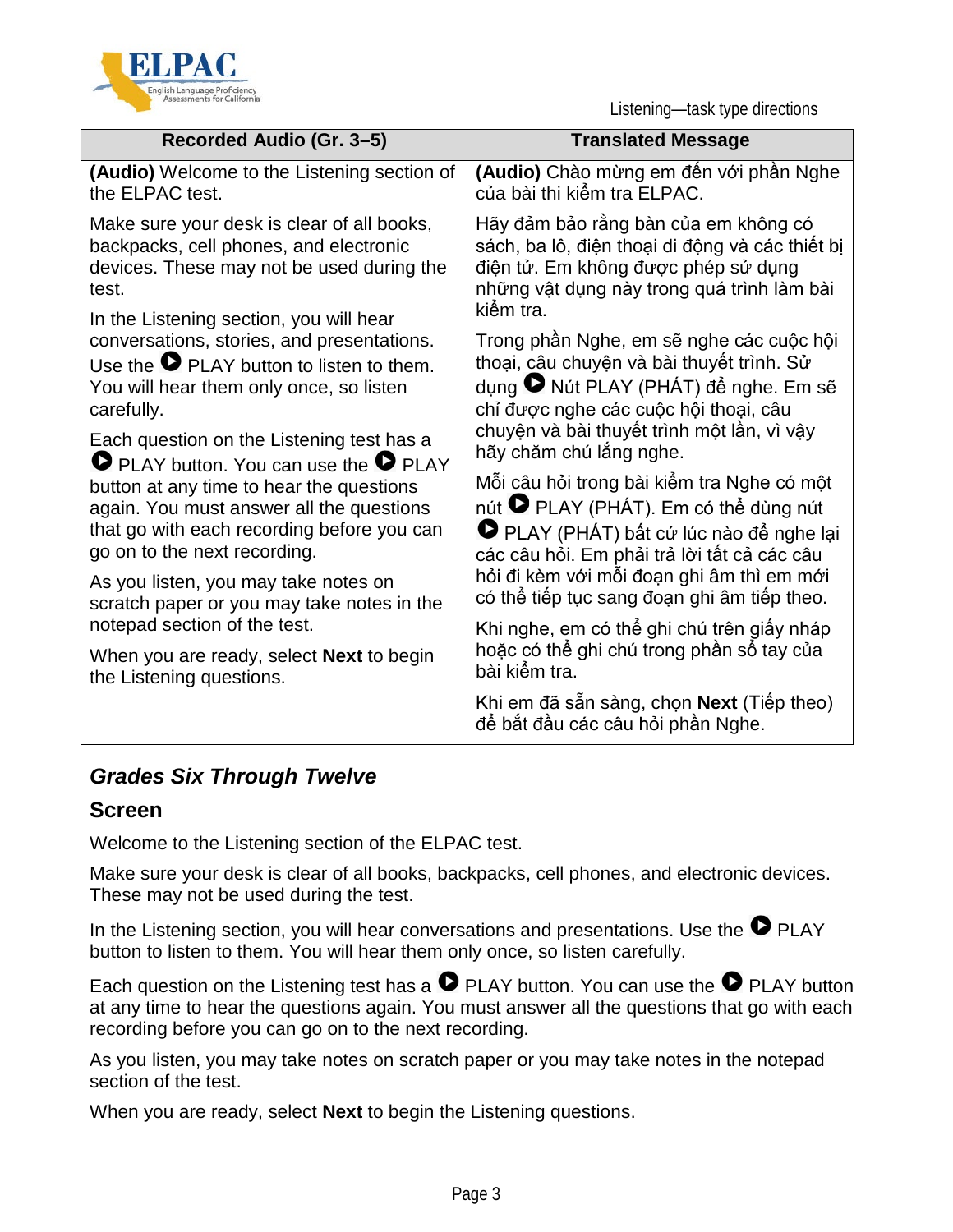

Listening—task type directions

| Recorded Audio (Gr. 6–12)                                                                                                                                                                                                                                              | <b>Translated Message</b>                                                                                                                                                                 |
|------------------------------------------------------------------------------------------------------------------------------------------------------------------------------------------------------------------------------------------------------------------------|-------------------------------------------------------------------------------------------------------------------------------------------------------------------------------------------|
| <b>(Audio)</b> Welcome to the Listening section of<br>the ELPAC test.                                                                                                                                                                                                  | (Audio) Chào mừng em đến với phần Nghe<br>của bài thi kiểm tra ELPAC.                                                                                                                     |
| Make sure your desk is clear of all books,<br>backpacks, cell phones, and electronic<br>devices. These may not be used during the<br>test.                                                                                                                             | Hãy đảm bảo rằng bàn của em không có<br>sách, ba lô, điện thoại di động và các thiết bị<br>điện tử. Em không được phép sử dụng<br>những vật dụng này trong quá trình làm bài<br>kiểm tra. |
| In the Listening section, you will hear<br>conversations and presentations. Use the<br>PLAY button to listen to them. You will<br>hear them only once, so listen carefully.                                                                                            | Trong phần Nghe, em sẽ nghe các cuộc hội<br>thoại và bài thuyết trình. Sử dụng <sup>O</sup> Nút<br>PLAY (PHÁT) để nghe. Em sẽ chỉ được                                                    |
| Each question on the Listening test has a<br><b>O</b> PLAY button. You can use the <b>O</b> PLAY<br>button at any time to hear the questions<br>again. You must answer all the questions<br>that go with each recording before you can<br>go on to the next recording. | nghe các cuộc hội thoại và bài thuyết trình<br>một lần, vì vậy hãy chăm chú lắng nghe.                                                                                                    |
|                                                                                                                                                                                                                                                                        | Mỗi câu hỏi trong bài kiểm tra Nghe có một<br>nút <sup>D</sup> PLAY (PHÁT). Em có thể dùng nút<br>PLAY (PHÁT) bất cứ lúc nào để nghe lại<br>các câu hỏi. Em phải trả lời tất cả các câu   |
| As you listen, you may take notes on<br>scratch paper or you may take notes in the                                                                                                                                                                                     | hỏi đi kèm với mỗi đoạn ghi âm thì em mới<br>có thể tiếp tục sang đoạn ghi âm tiếp theo.                                                                                                  |
| notepad section of the test.                                                                                                                                                                                                                                           | Khi nghe, em có thể ghi chú trên giấy nháp                                                                                                                                                |
| When you are ready, select <b>Next</b> to begin<br>the Listening questions.                                                                                                                                                                                            | hoặc có thể ghi chú trong phần sổ tay của<br>bài kiếm tra.                                                                                                                                |
|                                                                                                                                                                                                                                                                        | Khi em đã sẵn sàng, chọn Next (Tiếp theo)<br>để bắt đầu các câu hỏi phần Nghe.                                                                                                            |

## *Kindergarten Through Grade Two Review Screen*

### **Screen**

### **Congratulations, you reached the end of the test!**

Thank you for your attention and hard work.

If there are any questions you marked for review, they will be displayed in the box below. Please finish reviewing any questions you want to, then select Submit Test at the bottom of the screen.

| Test Examiner (TE) Read Aloud (Gr. K-2) | <b>Translated Message</b>            |
|-----------------------------------------|--------------------------------------|
| (TE SAY) Congratulations, you reached   | ∣ (TE SAY) Xin chúc mừng, em đã hoàn |
| the end of the test!                    | thành bài kiểm tra!                  |
| Thank you for your attention and hard   | Cảm ơn em đã quan tâm và nỗ lực làm  |
| work.                                   | bài.                                 |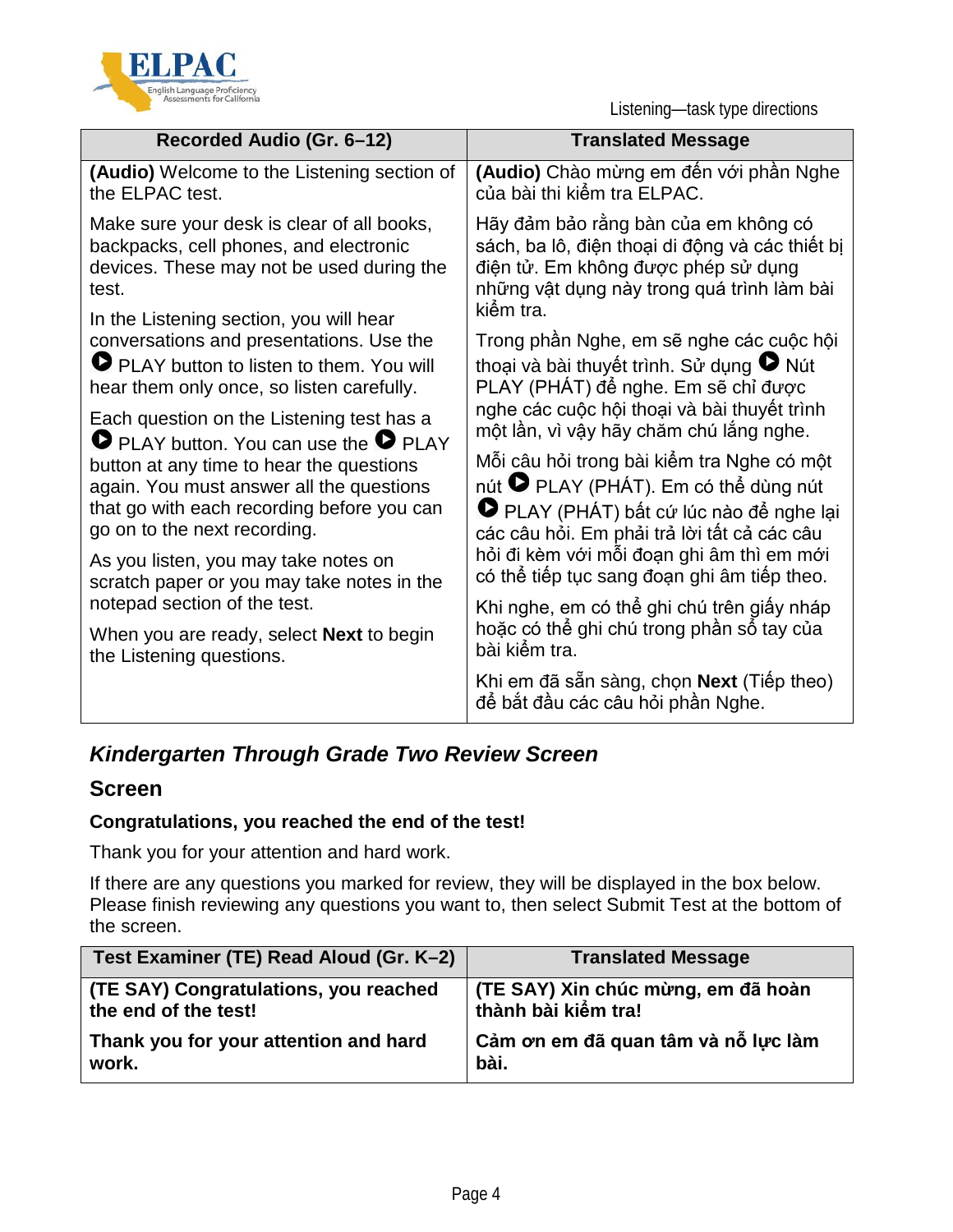

## *Grades Three Through Twelve Review Screen*

### **Screen**

### **Congratulations, you reached the end of the test!**

Thank you for your attention and hard work.

If there are any questions you marked for review, they will be displayed in the box below. Please finish reviewing any questions you want to, then select Submit Test at the bottom of the screen.

| Recorded Audio (Gr. 3-12)               | <b>Translated Message</b>                                                                                                                                                                                                                   |
|-----------------------------------------|---------------------------------------------------------------------------------------------------------------------------------------------------------------------------------------------------------------------------------------------|
| N/A (No recorded audio for this screen) | (Screen text) Xin chúc mừng, em đã hoàn<br>thành bài kiếm tra!                                                                                                                                                                              |
|                                         | Cảm ơn em đã quan tâm và nỗ lực làm bài.                                                                                                                                                                                                    |
|                                         | Nếu có bất kỳ câu hỏi nào em đánh dấu để<br>xem lại, những câu hỏi đó sẽ được hiển thị<br>trong ô bên dưới. Vui lòng hoàn tất việc xem<br>lại bất kỳ câu hỏi nào em muốn, sau đó<br>chọn Submit Test (Gửi Bài Kiểm Tra) ở cuối<br>màn hình. |

## **Listening—task type directions**

| <b>Task</b>                              | Grade       | <b>Message</b>               | <b>Translated</b><br><b>Message</b> |
|------------------------------------------|-------------|------------------------------|-------------------------------------|
| Listen to a Short                        | Grades K-12 | Listen to a                  | Nghe một cuộc hội                   |
| Exchange                                 |             | conversation.                | thoai.                              |
| Listen to a<br>Classroom<br>Conversation | Grades 1-12 | Listen to a<br>conversation. | Nghe một cuộc hội<br>thoai.         |
| Listen to a Story                        | Grades K-5  | Listen to a story.           | Nghe một câu<br>chuyện.             |
| Listen to an Oral                        | Grades K-12 | Listen to some               | Nghe một số thông                   |
| Presentation                             |             | information.                 | tin.                                |
| Listen to a Speaker                      | Grades 6-12 | Listen to a                  | Nghe một cuộc hội                   |
| Support an Opinion                       |             | conversation.                | thoai.                              |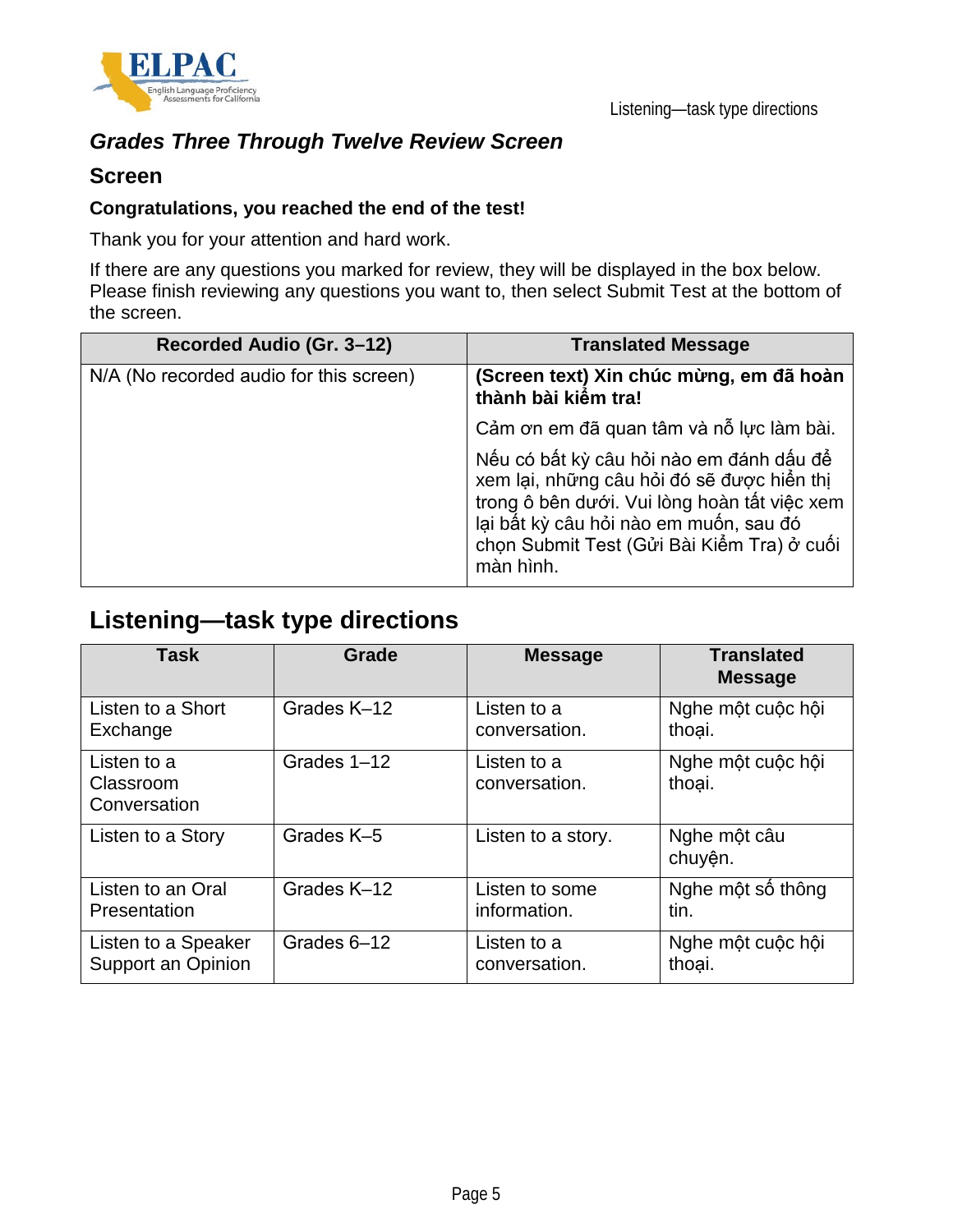



## **Reading—Domain-level Directions**

## *Kindergarten Through Grade One*

### **Screen**

Reading Test

| Test Examiner (TE) Read Aloud (Gr. K-1)                                                                                                                                                                                                                                                                                                                        | <b>Translated Message</b>                                                                                                                                                                                                                                                                                                                                                            |
|----------------------------------------------------------------------------------------------------------------------------------------------------------------------------------------------------------------------------------------------------------------------------------------------------------------------------------------------------------------|--------------------------------------------------------------------------------------------------------------------------------------------------------------------------------------------------------------------------------------------------------------------------------------------------------------------------------------------------------------------------------------|
| (TE SAY) This is the Reading section of<br>the ELPAC test.                                                                                                                                                                                                                                                                                                     | (TE SAY) Đây là phần Đọc của bài thi<br>kiểm tra ELPAC.                                                                                                                                                                                                                                                                                                                              |
| In this part of the test, we are going to<br>read together. I will ask you some<br>questions. You will point to your answer<br>or tell me your answer with words. If you<br>are unsure of how to respond to a<br>question, just respond the best you can.<br>If you need me to repeat a question, just<br>ask.<br>You will now begin the Reading<br>questions. | Trong phần kiếm tra này, chúng ta sẽ<br>cùng nhau đọc. Tôi sẽ hỏi em một số câu<br>hỏi. Em sẽ chỉ vào câu trả lời của mình<br>hoặc nói cho tôi biết câu trả lời của em.<br>Nếu em không chắc chắn về cách trả lời<br>một câu hỏi, chỉ cần trả lời tốt nhất em<br>có thể.<br>Nếu em cần tôi lặp lại câu hỏi, em chỉ cần<br>yêu cầu.<br>Bây giờ em sẽ bắt đầu các câu hỏi phần<br>Doc. |

## *Grade Two*

### **Screen**

This is the Reading section of the ELPAC test.

In this part of the test, we are going to read together. I will ask you some questions. You will point to your answer or tell me your answer with words. If you are unsure of how to respond to a question, just respond the best you can. If you need me to repeat a question, just ask.

You will now begin the Reading questions.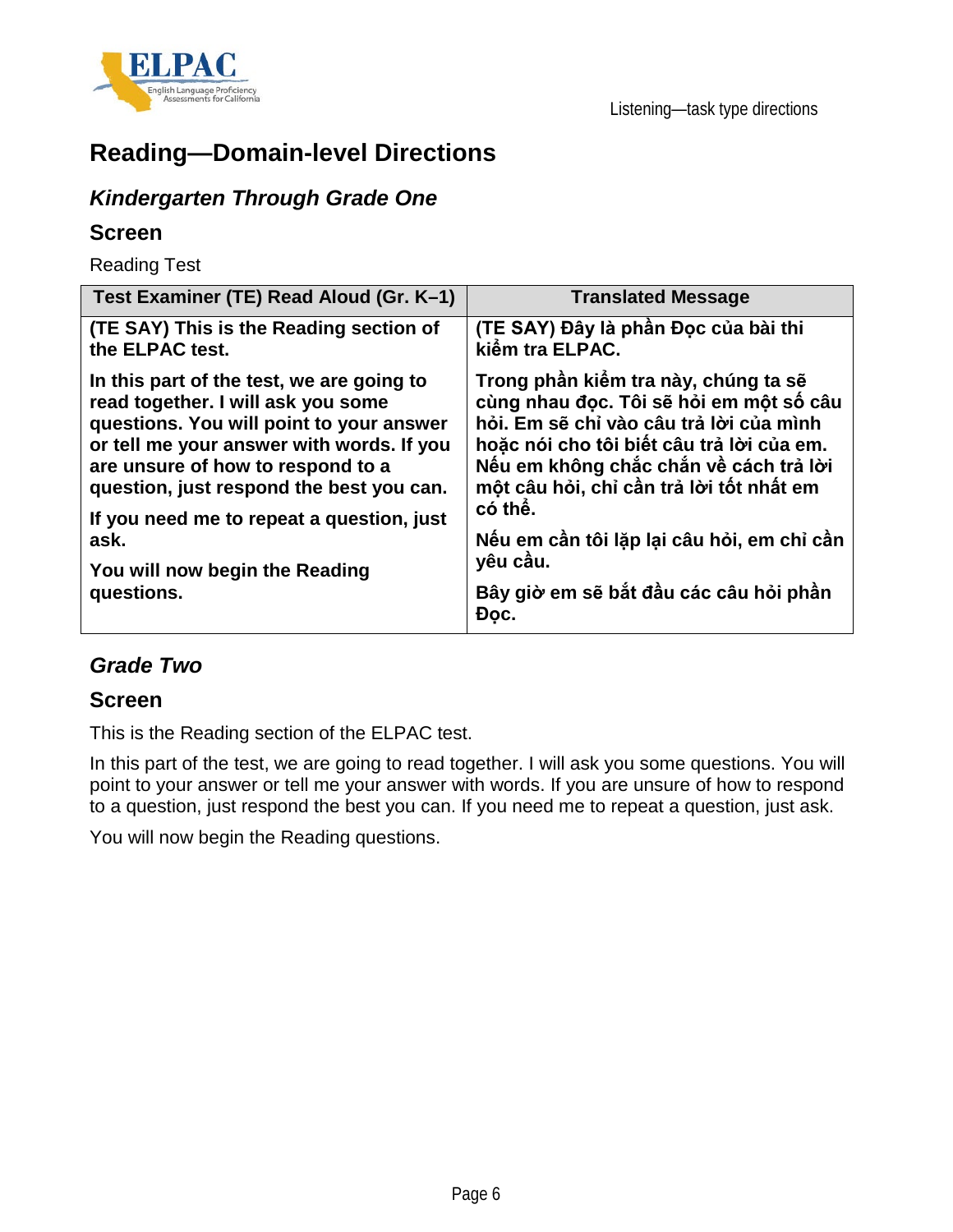

Listening—task type directions

| Test Examiner (TE) Read Aloud (Gr. 2)     | <b>Translated Message</b>                   |
|-------------------------------------------|---------------------------------------------|
| (TE SAY) This is the Reading section of   | (TE SAY) Đây là phần Đọc của bài kiếm       |
| the ELPAC test.                           | tra ELPAC.                                  |
| In this part of the test, we are going to | Trong phần kiếm tra này, chúng ta sẽ        |
| read together. I will ask you some        | cùng nhau đọc. Tôi sẽ hỏi em một số câu     |
| questions. You will point to your answer  | hỏi. Em sẽ chỉ vào câu trả lời của mình     |
| or tell me your answer with words. If you | hoặc nói cho tôi biết câu trả lời của em    |
| are unsure of how to respond to a         | bằng lời. Nếu em không chắc chắn về         |
| question, just respond the best you can.  | cách trả lời một câu hỏi, chỉ cần trả lời   |
| If you need me to repeat a question, just | tốt nhất có thể. Nếu em cần tôi lặp lại câu |
| ask.                                      | hỏi, em chỉ cần yêu cầu.                    |
| You will now begin the Reading            | Bây giờ em sẽ bắt đầu các câu hỏi phần      |
| questions.                                | Doc.                                        |

## *Grades Three Through Twelve (Summative ELPAC)*

### **Screen**

Welcome to the Reading section of the ELPAC test.

Make sure your desk is clear of all books, backpacks, cell phones, and electronic devices. These may not be used during the test.

In this part of the test, you will read some passages and answer questions about them. Some passages may be student essays. Student essays may contain errors.

You must answer all the questions that go with each passage before you can go on to the next passage.

If you want any directions read to you during the test, just ask.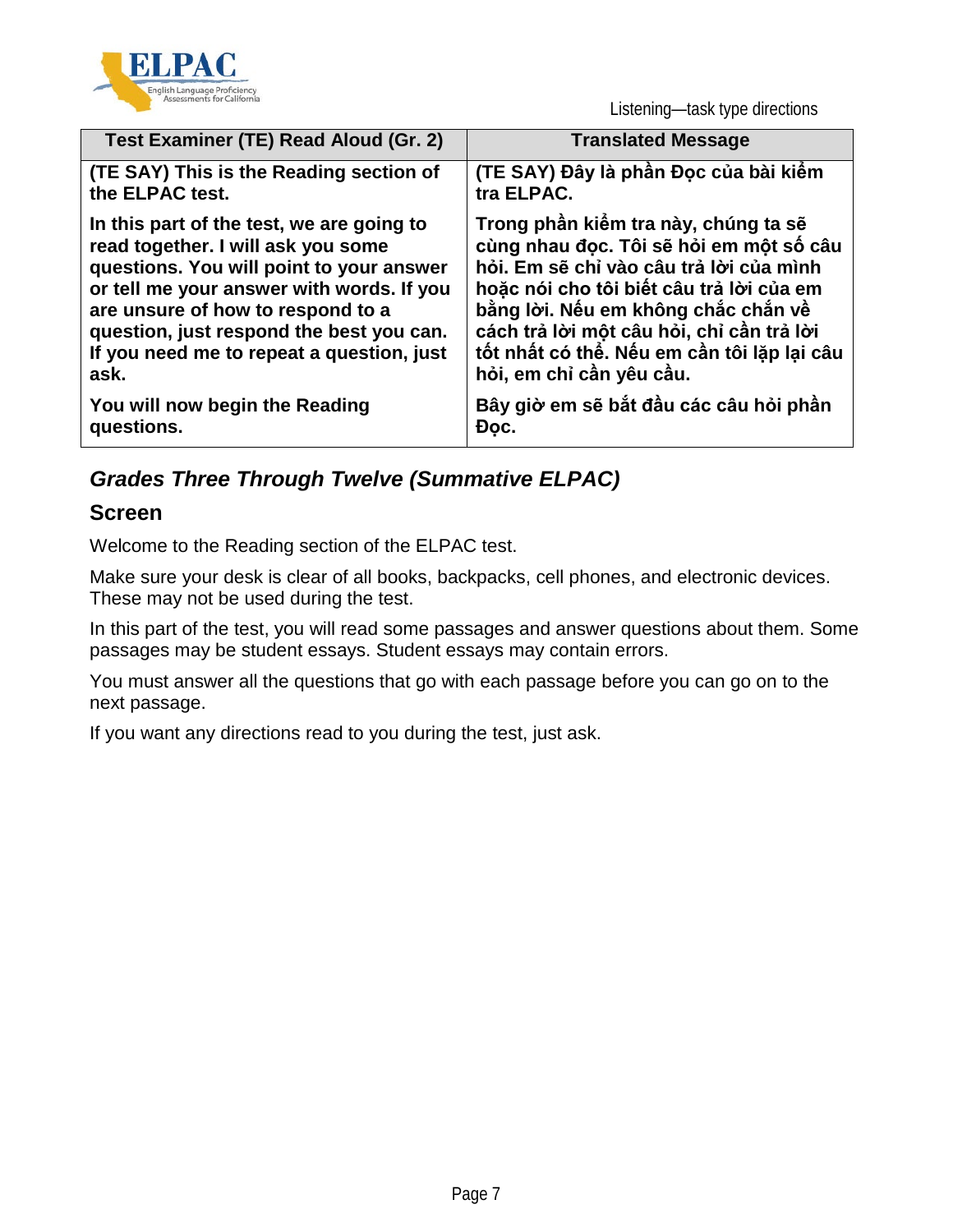



When you are ready, select **Next** to begin the Reading questions.

| Recorded Audio (Gr. 3-12)                                                                                                                                               | <b>Translated Message</b>                                                                                                                                                                 |
|-------------------------------------------------------------------------------------------------------------------------------------------------------------------------|-------------------------------------------------------------------------------------------------------------------------------------------------------------------------------------------|
| (Audio) Welcome to the Reading section of<br>the ELPAC test.                                                                                                            | (Audio) Chào mừng em đến với phần Đọc<br>của bài thi kiểm tra ELPAC.                                                                                                                      |
| Make sure your desk is clear of all books,<br>backpacks, cell phones, and electronic<br>devices. These may not be used during the<br>test.                              | Hãy đảm bảo rằng bàn của em không có<br>sách, ba lô, điện thoại di động và các thiết bị<br>điện tử. Em không được phép sử dụng<br>những vật dụng này trong quá trình làm bài<br>kiếm tra. |
| In this part of the test, you will read some<br>passages and answer questions about<br>them. Some passages may be student<br>essays. Student essays may contain errors. | Trong phần kiếm tra này, em sẽ đọc một vài<br>trích đoạn và trả lời câu hỏi về những trích<br>đoạn này. Một số trích đoạn có thể là bài                                                   |
| You must answer all the questions that go<br>with each passage before you can go on to                                                                                  | luận của học sinh. Bài luận của học sinh có<br>thể có lỗi.                                                                                                                                |
| the next passage.                                                                                                                                                       | Em phải trả lời tất cả các câu hỏi đi kèm với                                                                                                                                             |
| If you want any directions read to you during<br>the test, just ask.                                                                                                    | mỗi trích đoạn thì em mới có thể tiếp tục<br>sang trích đoạn tiếp theo.                                                                                                                   |
| When you are ready, select <b>Next</b> to begin<br>the Reading questions.                                                                                               | Trong quá trình làm bài kiếm tra, nếu em<br>muốn tôi đọc cho em bất kỳ hướng dẫn nào,<br>em chỉ cần yêu câu.                                                                              |
|                                                                                                                                                                         | Khi em đã sẵn sàng, chọn Next (Tiếp theo)<br>để bắt đầu các câu hỏi phần Đọc.                                                                                                             |

## *Grades Three Through Twelve (Initial ELPAC)*

### **Screen**

Welcome to the Reading section of the ELPAC test.

Make sure your desk is clear of all books, backpacks, cell phones, and electronic devices. These may not be used during the test.

At the beginning of this section of the test, you will see some pictures and you will choose the sentence that matches the picture. After that, you will read some passages and answer questions about them. Some passages may be student essays. Student essays may contain errors.

You must answer all the questions that go with each passage before you can go on to the next passage.

If you want any directions read to you during the test, just ask.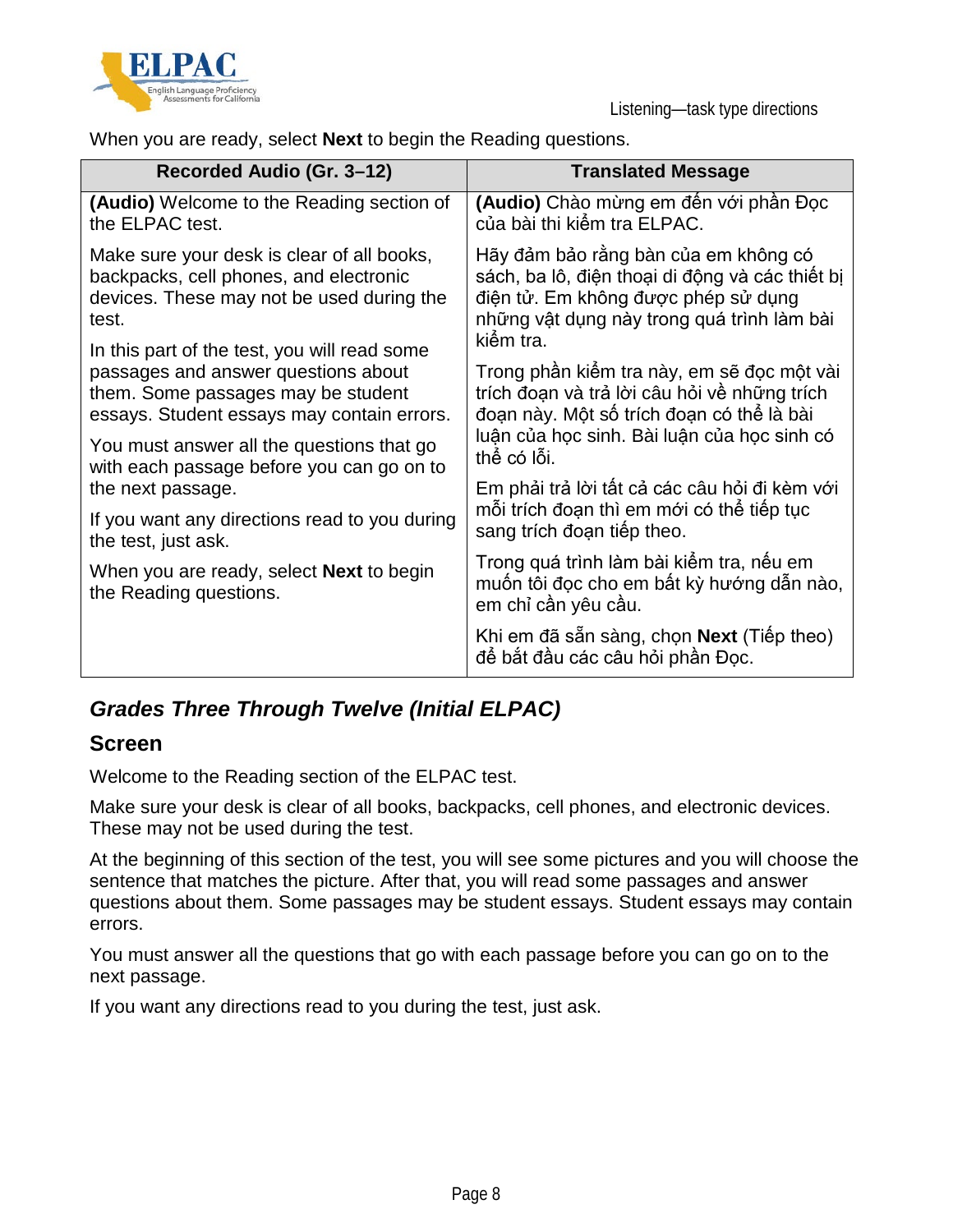



When you are ready, select **Next** to begin the Reading questions.

| Recorded Audio (Gr. 3-12)                                                                                                                                                                                                                                                                                                                           | <b>Translated Message</b>                                                                                                                                                                                                                                                                   |
|-----------------------------------------------------------------------------------------------------------------------------------------------------------------------------------------------------------------------------------------------------------------------------------------------------------------------------------------------------|---------------------------------------------------------------------------------------------------------------------------------------------------------------------------------------------------------------------------------------------------------------------------------------------|
| (Audio) Welcome to the Reading section of<br>the ELPAC test.                                                                                                                                                                                                                                                                                        | (Audio) Chào mừng em đến với phần Đọc<br>của bài thi kiểm tra ELPAC.                                                                                                                                                                                                                        |
| Make sure your desk is clear of all books,<br>backpacks, cell phones, and electronic<br>devices. These may not be used during the<br>test.                                                                                                                                                                                                          | Hãy đảm bảo rằng bàn của em không có<br>sách, ba lô, điện thoại di động và các thiết bị<br>điện tử. Em không được phép sử dụng<br>những vật dụng này trong quá trình làm bài<br>kiểm tra.                                                                                                   |
| At the beginning of this section of the test,<br>you will see some pictures and you will<br>choose the sentence that matches the<br>picture. After that, you will read some<br>passages and answer questions about<br>them. Some passages may be student<br>essays. Student essays may contain errors.<br>You must answer all the questions that go | Khi bắt đầu phần kiếm tra này, em sẽ xem<br>một số hình ảnh và em sẽ chọn câu phù<br>hợp với hình ảnh. Sau đó, em sẽ đọc một<br>vài trích đoạn và trả lời câu hỏi về những<br>trích đoạn này. Một số trích đoạn có thể là<br>bài luận của học sinh. Bài luận của học sinh<br>có thể có lỗi. |
| with each passage before you can go on to<br>the next passage.                                                                                                                                                                                                                                                                                      | Em phải trả lời tất cả các câu hỏi đi kèm với<br>mỗi trích đoạn thì em mới có thể tiếp tục<br>sang trích đoạn tiếp theo.                                                                                                                                                                    |
| If you want any directions read to you during<br>the test, just ask.                                                                                                                                                                                                                                                                                | Trong quá trình làm bài kiếm tra, nếu em                                                                                                                                                                                                                                                    |
| When you are ready, select <b>Next</b> to begin<br>the Reading questions.                                                                                                                                                                                                                                                                           | muốn tôi đọc cho em bất kỳ hướng dẫn nào,<br>em chỉ cần yêu cầu.                                                                                                                                                                                                                            |
|                                                                                                                                                                                                                                                                                                                                                     | Khi em đã sẵn sàng, chọn Next (Tiếp theo)<br>để bắt đầu các câu hỏi phần Đọc.                                                                                                                                                                                                               |

## *Kindergarten Through Grade Two Review Screen*

### **Screen**

### **Congratulations, you reached the end of the test!**

Thank you for your attention and hard work.

If there are any questions you marked for review, they will be displayed in the box below. Please finish reviewing any questions you want to, then select Submit Test at the bottom of the screen.

| Test Examiner (TE) Read Aloud (Gr. K-2) | <b>Translated Message</b>           |
|-----------------------------------------|-------------------------------------|
| (TE SAY) Congratulations, you reached   | (TE SAY) Xin chúc mừng, em đã hoàn  |
| the end of the test!                    | thành bài kiểm tra!                 |
| Thank you for your attention and hard   | Cảm ơn em đã quan tâm và nỗ lực làm |
| work.                                   | bài.                                |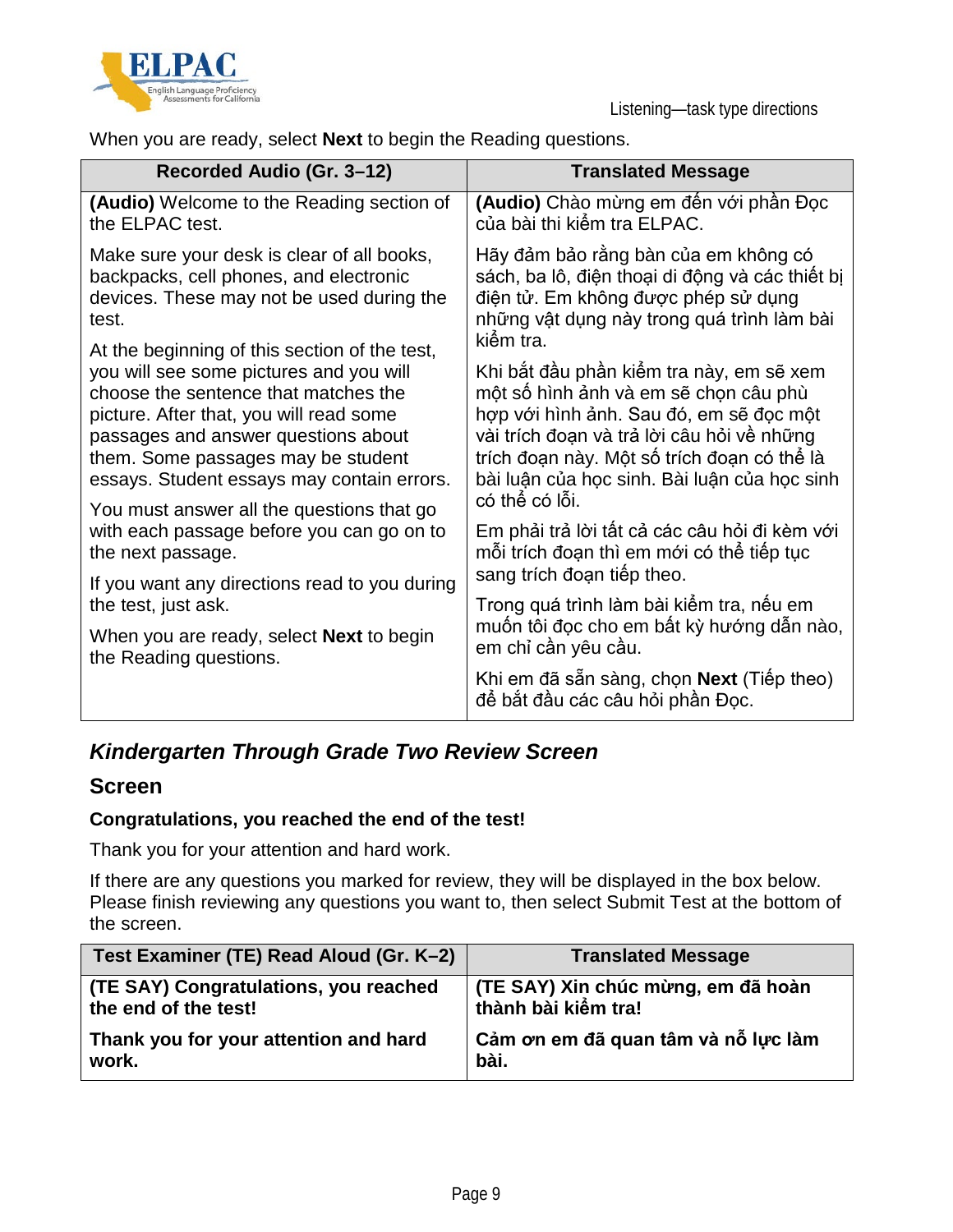

## *Grades Three Through Twelve Review Screen*

### **Screen**

#### **Congratulations, you reached the end of the test!**

Thank you for your attention and hard work.

If there are any questions you marked for review, they will be displayed in the box below. Please finish reviewing any questions you want to, then select Submit Test at the bottom of the screen.

| Recorded Audio (Gr. 3-12)               | <b>Translated Message</b>                                                                                                                                                                                                                   |
|-----------------------------------------|---------------------------------------------------------------------------------------------------------------------------------------------------------------------------------------------------------------------------------------------|
| N/A (No recorded audio for this screen) | (Screen text) Xin chúc mừng, em đã hoàn<br>thành bài kiếm tra!                                                                                                                                                                              |
|                                         | Cảm ơn em đã quan tâm và nỗ lực làm bài.                                                                                                                                                                                                    |
|                                         | Nếu có bất kỳ câu hỏi nào em đánh dấu để<br>xem lại, những câu hỏi đó sẽ được hiển thị<br>trong ô bên dưới. Vui lòng hoàn tất việc xem<br>lại bất kỳ câu hỏi nào em muốn, sau đó<br>chọn Submit Test (Gửi Bài Kiểm Tra) ở cuối<br>màn hình. |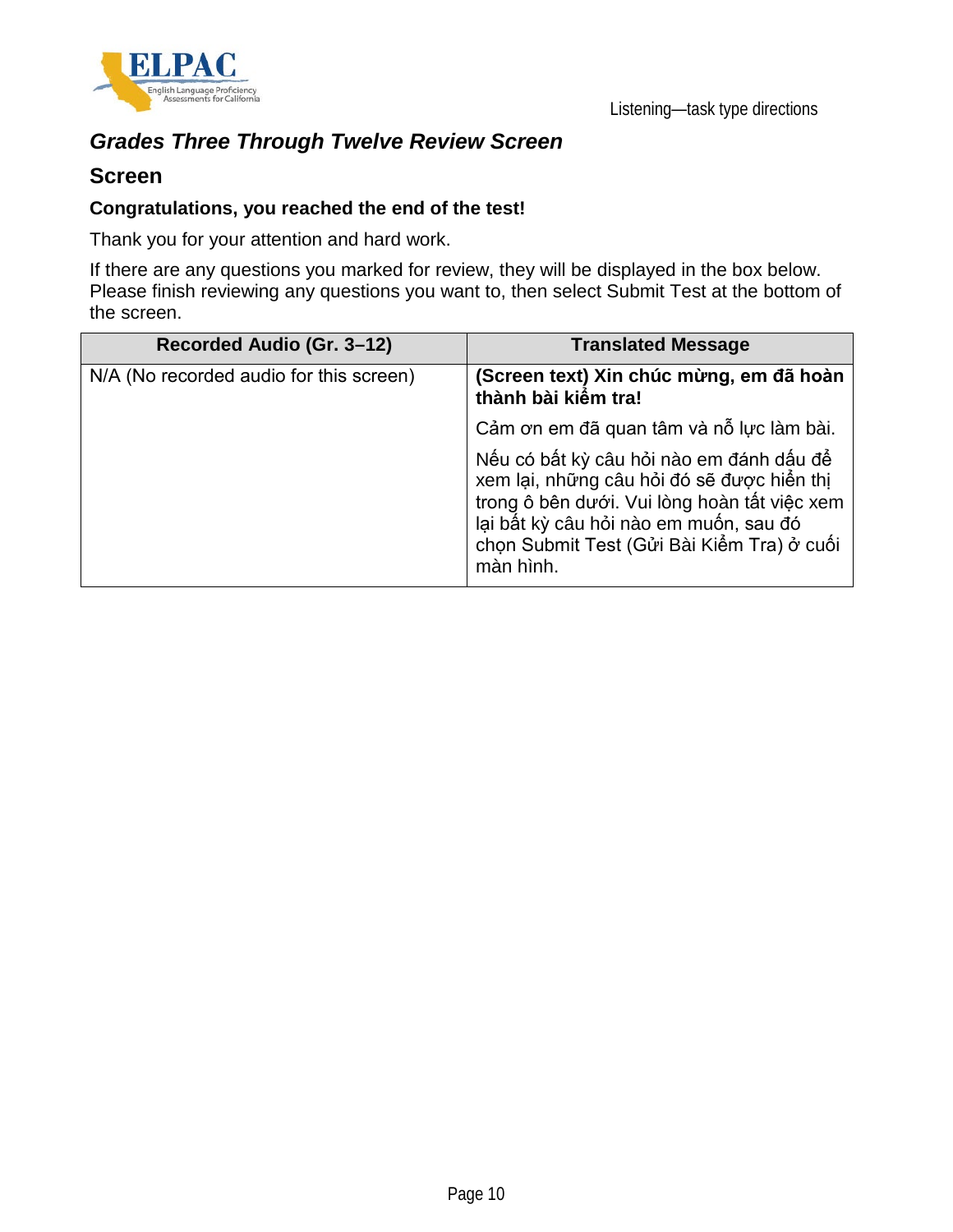



# **Reading—task type directions**

| <b>Task</b>                                 | Grade        | <b>Message</b>                                                                                         | <b>Translated</b><br><b>Message</b>                                                                                |
|---------------------------------------------|--------------|--------------------------------------------------------------------------------------------------------|--------------------------------------------------------------------------------------------------------------------|
| Read-Along Word<br>with Scaffolding         | Kindergarten | We are going to read<br>together.                                                                      | Chúng ta sẽ cùng<br>nhau đoc.                                                                                      |
| <b>Read-Along Story</b><br>with Scaffolding | Grades K-1   | We are going to read<br>together.                                                                      | Chúng ta sẽ cùng<br>nhau đoc.                                                                                      |
|                                             |              | [Prompt language]<br>should remain in<br>English]                                                      | [Ngôn ngữ nhắc nhở<br>phải luôn bằng tiếng<br>Anh]                                                                 |
|                                             |              | Point to where we<br>should start reading.                                                             | Chỉ vào vị trí chúng<br>ta nên bắt đầu đọc.                                                                        |
|                                             |              | We will start reading<br>here. Put your finger<br>here. Follow along<br>with your finger as I<br>read. | Chúng ta sẽ bắt đầu<br>đọc ở đây. Đặt ngón<br>tay của em ở đây.<br>Dò theo bằng ngón<br>tay của em khi tôi<br>đoc. |
|                                             |              | [Prompt language]<br>should remain in<br>English]                                                      | [Ngôn ngữ nhắc nhở<br>phải luôn bằng tiếng<br>Anh]                                                                 |
|                                             |              | Now I will read the<br>story to you. Listen<br>while I read.                                           | Bây giờ tôi sẽ đọc<br>câu chuyện cho em.<br>Hãy lắng nghe trong<br>khi tôi đọc.                                    |
| Read-Along<br>Information                   | Grades K-1   | Now we are going to<br>read together. Listen<br>while I read.                                          | Bây giờ chúng ta sẽ<br>cùng nhau đọc. Hãy<br>lắng nghe trong khi<br>tôi đọc.                                       |
| Read and Choose a<br>Word                   | Grade 1      | Look at the picture.<br>Point to the word<br>that matches the<br>picture.                              | Nhìn vào hình ảnh.<br>Chỉ vào từ phù hợp<br>với hình ảnh.                                                          |
| Read and Choose a<br>Word                   | Grade 2      | Look at the picture.<br>Choose the word<br>that matches the<br>picture.                                | Nhìn vào hình ảnh.<br>Chọn từ phù hợp với<br>hình ảnh.                                                             |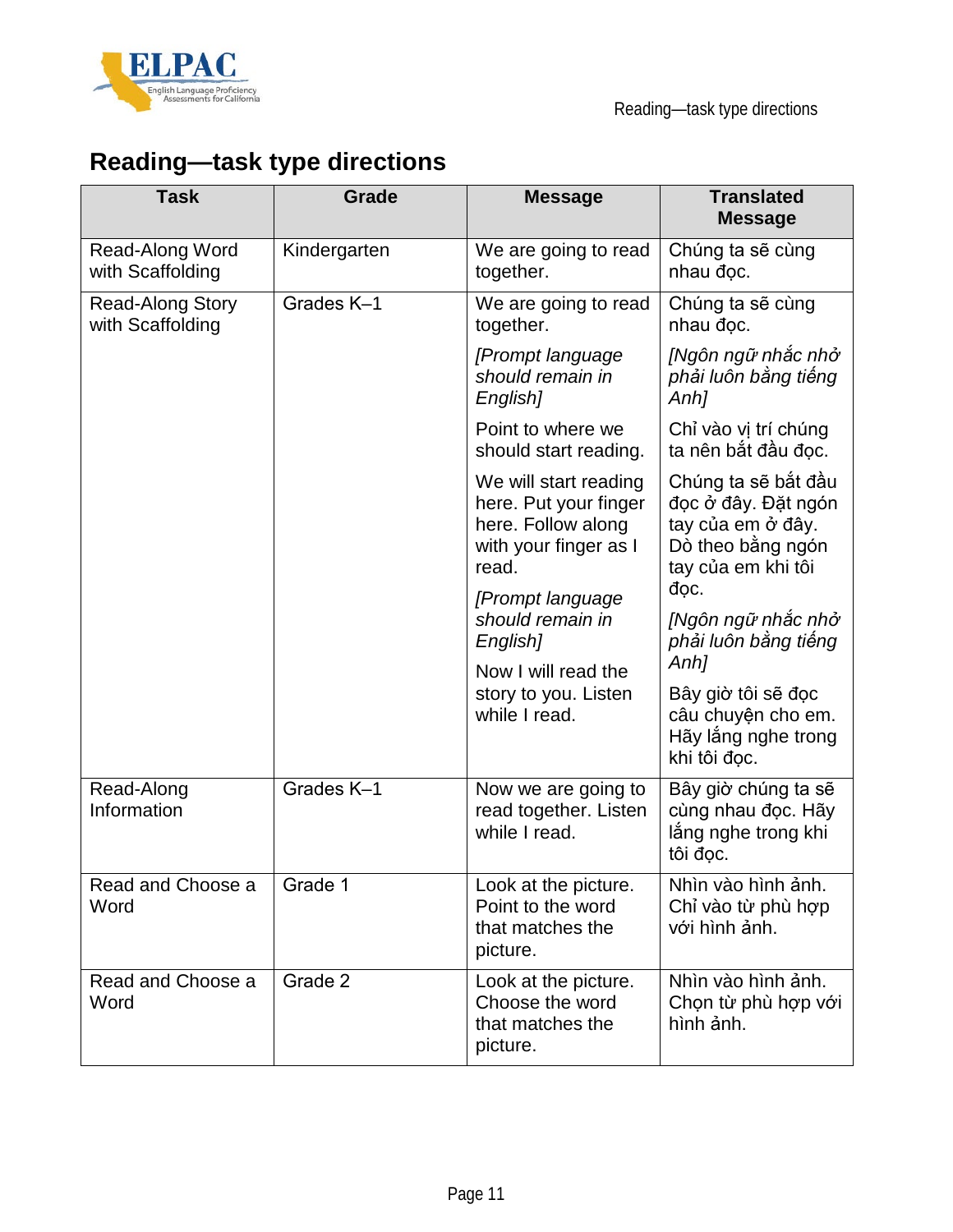

## Reading—task type directions (*continuation one*)

| <b>Task</b>                              | <b>Grade</b> | <b>Message</b>                                                                                                          | <b>Translated</b><br><b>Message</b>                                                                        |
|------------------------------------------|--------------|-------------------------------------------------------------------------------------------------------------------------|------------------------------------------------------------------------------------------------------------|
| Read and Choose a<br>Sentence            | Grade 1      | Look at the picture.<br>Point to the sentence<br>that matches the<br>picture.                                           | Nhìn vào hình ảnh.<br>Chỉ vào câu phù hợp<br>với hình ảnh.                                                 |
| Read and Choose a<br>Sentence            | Grades 2-12  | Look at the picture.<br>Choose the<br>sentence that<br>matches the picture.                                             | Nhìn vào hình ảnh.<br>Chọn câu phù hợp<br>với hình ảnh.                                                    |
| Read a Short<br>Informational<br>Passage | Grade 1      | Now you are going<br>to read a text on<br>your own. I will ask<br>you some questions<br>about what you have<br>read.    | Bây giờ em sẽ tự<br>mình đọc một văn<br>bản. Tôi sẽ hỏi em<br>một số câu hỏi về<br>những gì em đã đọc.     |
| Read a Short<br>Informational<br>Passage | Grades 2-12  | Read the text, then<br>answer the<br>questions.                                                                         | Đọc văn bản, sau đó<br>trả lời các câu hỏi.                                                                |
| Read a Student<br>Essay                  | Grades 3-12  | A student has written<br>an essay. The essay<br>may include errors.<br>Read the essay,<br>then answer the<br>questions. | Học sinh đã viết bài<br>luận. Bài luận có thể<br>có lỗi. Đọc bài luận,<br>sau đó trả lời các<br>câu hỏi.   |
| Read a Literary<br>Passage               | Grade 1      | Now you are going<br>to read a story on<br>your own. Then you<br>will answer<br>questions about<br>what you have read.  | Bây giờ em sẽ tự<br>mình đọc một câu<br>chuyện. Sau đó, em<br>sẽ trả lời câu hỏi về<br>những gì em đã đọc. |
| Read a Literary<br>Passage               | Grades 2-12  | Read the story, then<br>answer the<br>questions.                                                                        | Đọc câu chuyện, sau<br>đó trả lời các câu<br>hỏi.                                                          |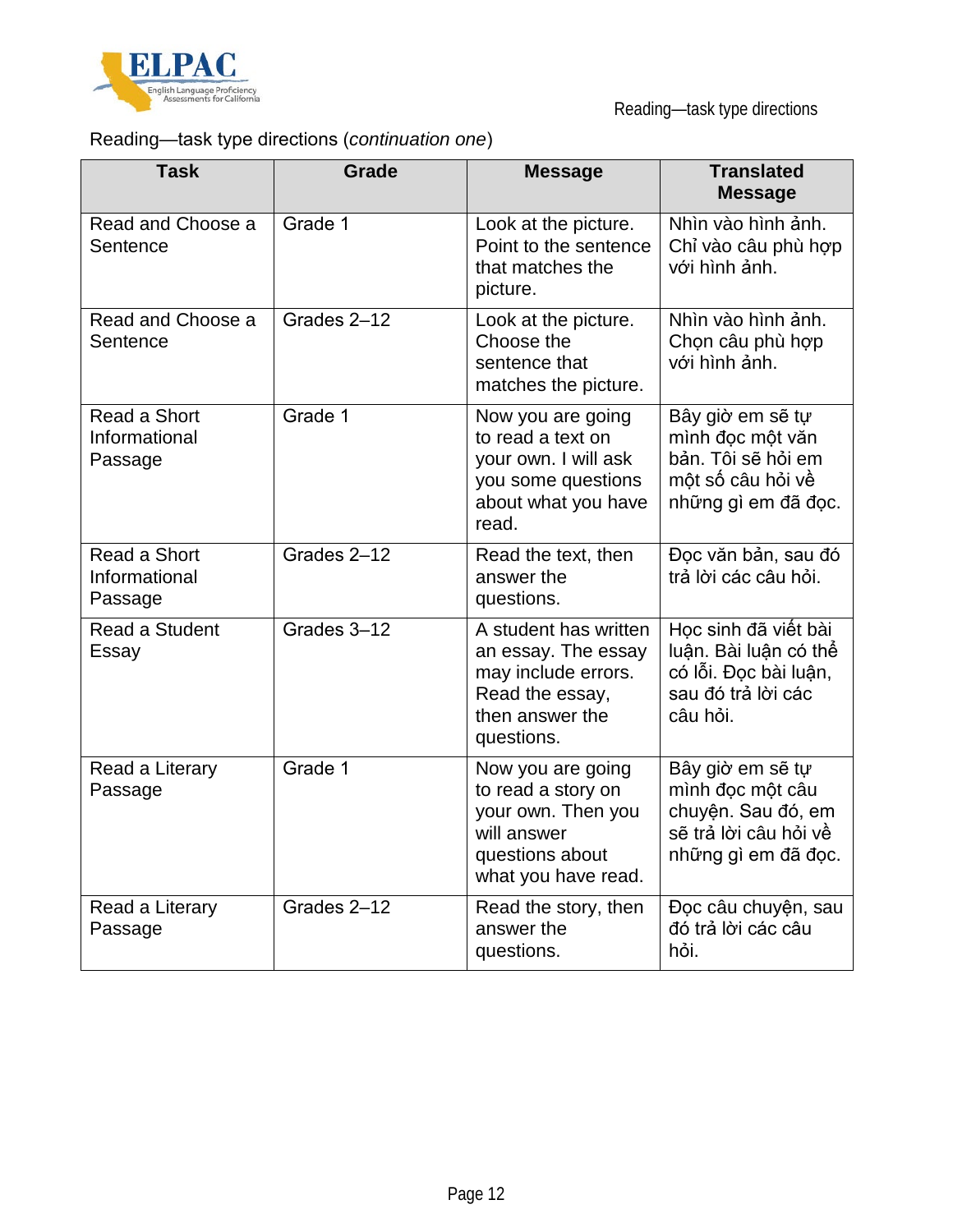

Reading—task type directions

Reading—task type directions (*continuation two*)

| <b>Task</b>                         | Grade       | <b>Message</b>                                                                                                     | <b>Translated</b><br><b>Message</b>                                                                               |
|-------------------------------------|-------------|--------------------------------------------------------------------------------------------------------------------|-------------------------------------------------------------------------------------------------------------------|
| Read an<br>Informational<br>Passage | Grade 1     | Now you will read a<br>text on your own.<br>Then you will answer<br>some questions<br>about what you have<br>read. | Bây giờ em sẽ tự<br>mình đọc một văn<br>bản. Sau đó, em sẽ<br>trả lời một số câu hỏi<br>về những gì em đã<br>doc. |
| Read an<br>Informational<br>Passage | Grades 2-12 | Read the text, then<br>answer the<br>questions.                                                                    | Đọc văn bản, sau đó<br>trả lời các câu hỏi.                                                                       |

## **Writing—Domain-level Directions**

### *Kindergarten Through Grade Two*

### **Screen**

(No screen—all on paper)

| Test Examiner (TE) Read Aloud (Gr. K-2)       | <b>Translated Message</b>                       |
|-----------------------------------------------|-------------------------------------------------|
| (TE SAY) Today, you will take the ELPAC       | (TE SAY) Hôm nay, em sẽ làm bài kiếm            |
| Writing test. If you are unsure of how to     | tra Viết ELPAC. Nếu em không chắc chắn          |
| respond to a question, just respond the       | về cách trả lời một câu hỏi, chỉ cần trả lời    |
| best you can.                                 | tốt nhất có thể.                                |
| In this part of the test, you will write your | Trong phần kiểm tra này, em sẽ viết lên         |
| answers to some questions on paper.           | giấy câu trả lời cho một số câu hỏi.            |
| If you need any questions repeated, just      | Nếu em cần lặp lại bất kỳ câu hỏi nào, em       |
| ask.                                          | chỉ cần yêu cầu.                                |
| You will now begin the Writing questions.     | Bây giờ em sẽ bắt đầu các câu hỏi phần<br>Việt. |

## *Grades Three Through Twelve*

### **Screen**

Welcome to the Writing section of the ELPAC test.

Make sure your desk is clear of all books, backpacks, cell phones, and electronic devices. These may not be used during the test.

Each question on the Writing test has a  $\bullet$  PLAY button. You can use the  $\bullet$  PLAY button at any time to hear the questions again.

In this part of the test you will type your responses to questions in the boxes provided.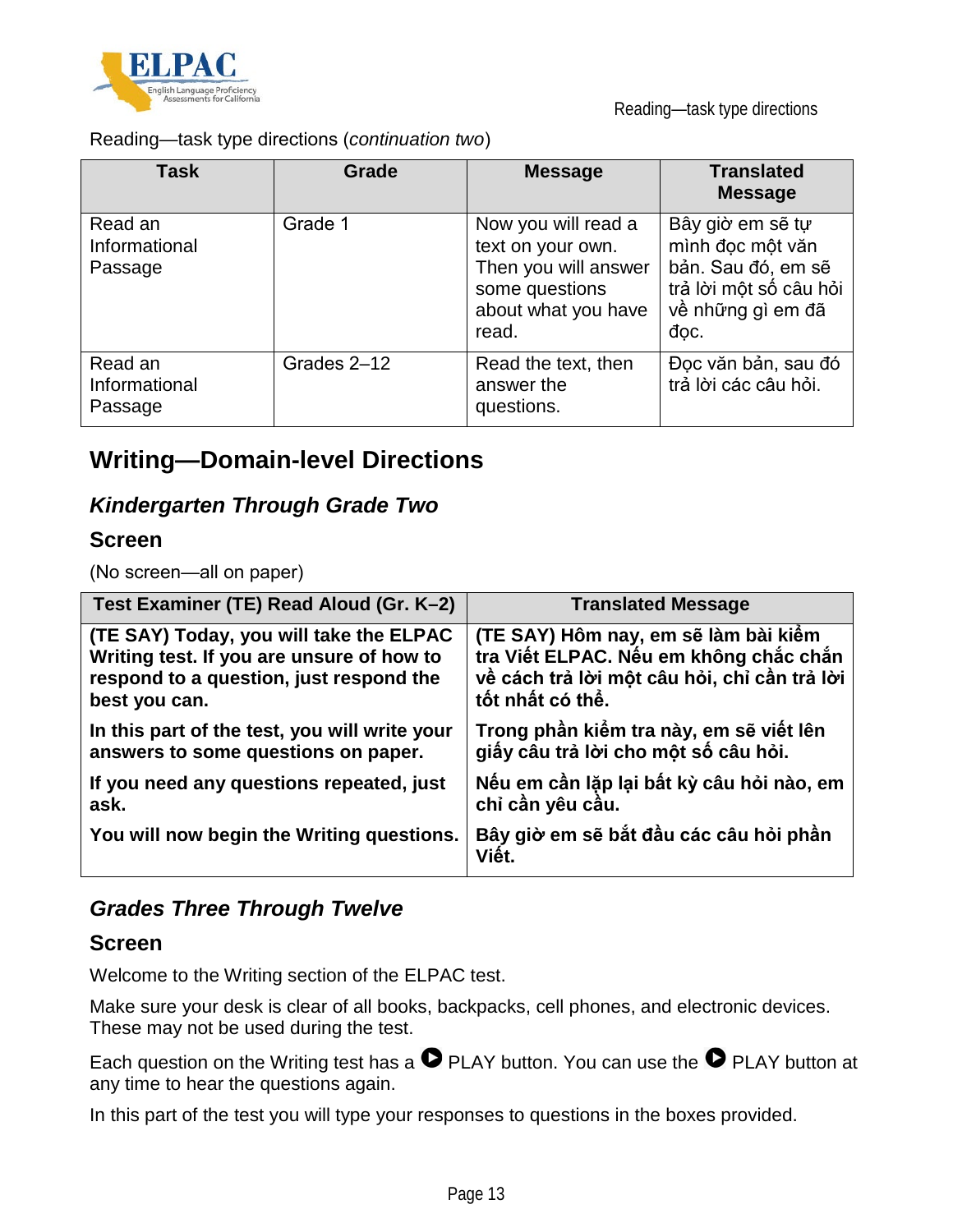

When you are ready, select **Next** to begin the Writing questions. Make sure to answer all questions in English.

| Recorded Audio (Gr. 3-12)                                                                                                                              | <b>Translated Message</b>                                                                                                                                                                 |
|--------------------------------------------------------------------------------------------------------------------------------------------------------|-------------------------------------------------------------------------------------------------------------------------------------------------------------------------------------------|
| (Audio) Welcome to the Writing section of<br>the ELPAC test.                                                                                           | (Audio) Chào mừng em đến với phần Viết<br>của bài thi kiểm tra ELPAC.                                                                                                                     |
| Make sure your desk is clear of all books,<br>backpacks, cell phones, and electronic<br>devices. These may not be used during the<br>test.             | Hãy đảm bảo rằng bàn của em không có<br>sách, ba lô, điện thoại di động và các thiết bị<br>điện tử. Em không được phép sử dụng<br>những vật dụng này trong quá trình làm bài<br>kiếm tra. |
| Each question on the Writing test has a $\bullet$<br>PLAY button. You can use the $\bullet$ PLAY<br>button at any time to hear the questions<br>again. | Mỗi câu hỏi trong bài kiểm tra Viết có một<br>nút <sup>D</sup> PLAY (PHÁT). Em có thể dùng nút<br>PLAY (PHÁT) bất cứ lúc nào để nghe lại<br>các câu hỏi.                                  |
| In this part of the test you will type your<br>responses to questions in the boxes<br>provided.<br>When you are ready, select <b>Next</b> to begin     | Trong phần kiểm tra này, em sẽ nhập câu<br>trả lời của mình cho các câu hỏi vào các ô<br>được cung câp.                                                                                   |
| the Writing questions. Make sure to answer<br>all questions in English.                                                                                | Khi em đã sẵn sàng, chọn Next (Tiếp theo)<br>để bắt đầu các câu hỏi phần Viết. Hãy nhớ<br>trả lời tất cả các câu hỏi bằng tiếng Anh.                                                      |

## *Grades Three Through Twelve Review Screen*

### **Screen**

### **Congratulations, you reached the end of the test!**

Thank you for your attention and hard work.

If there are any questions you marked for review, they will be displayed in the box below. Please finish reviewing any questions you want to, then select Submit Test at the bottom of the screen.

| Recorded Audio (Gr. 3-12)               | <b>Translated Message</b>                                                                                                                                                                                                                   |
|-----------------------------------------|---------------------------------------------------------------------------------------------------------------------------------------------------------------------------------------------------------------------------------------------|
| N/A (No recorded audio for this screen) | (Screen text) Xin chúc mừng, em đã hoàn<br>thành bài kiểm tra!                                                                                                                                                                              |
|                                         | Cảm ơn em đã quan tâm và nỗ lực làm bài.                                                                                                                                                                                                    |
|                                         | Nếu có bất kỳ câu hỏi nào em đánh dấu để<br>xem lại, những câu hỏi đó sẽ được hiển thị<br>trong ô bên dưới. Vui lòng hoàn tất việc xem<br>lại bất kỳ câu hỏi nào em muốn, sau đó<br>chọn Submit Test (Gửi Bài Kiểm Tra) ở cuối<br>màn hình. |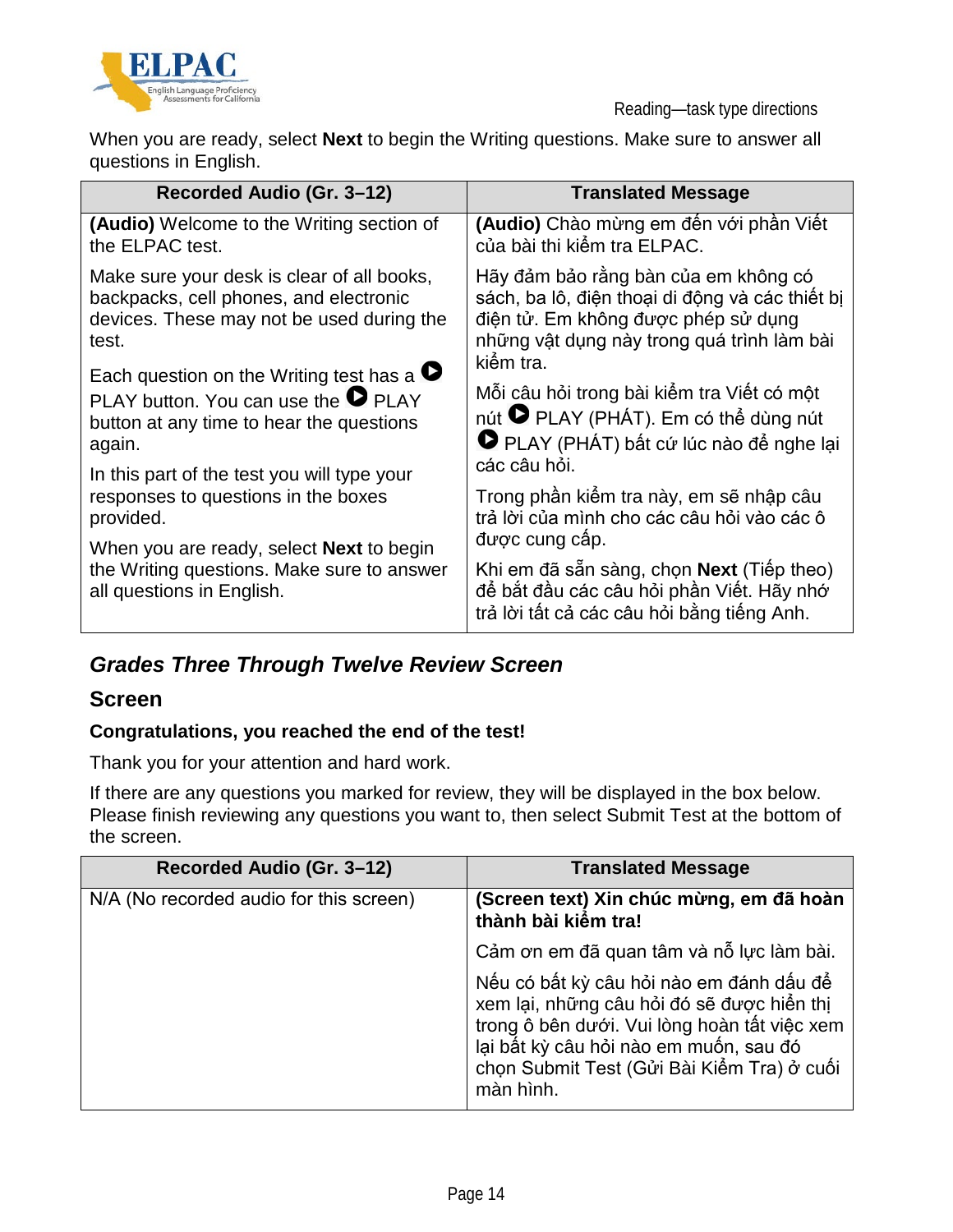

# **Writing—task type directions**

| <b>Task</b>                                       | Grade       | <b>Message</b>                                                                                                                                                                                                                                                                                         | <b>Translated</b><br><b>Message</b>                                                                                                                                                                                                                                                                               |
|---------------------------------------------------|-------------|--------------------------------------------------------------------------------------------------------------------------------------------------------------------------------------------------------------------------------------------------------------------------------------------------------|-------------------------------------------------------------------------------------------------------------------------------------------------------------------------------------------------------------------------------------------------------------------------------------------------------------------|
| Label a Picture-<br>Word, with<br>Scaffolding     | Grades K-1  | Now we are going to<br>write some letters<br>and words together.                                                                                                                                                                                                                                       | Bây giờ chúng ta sẽ<br>cùng viết một số chữ<br>cái và từ.                                                                                                                                                                                                                                                         |
| Write a Story<br>Together with<br>Scaffolding     | Grades K-2  | We are going to<br>write a story<br>together.                                                                                                                                                                                                                                                          | Chúng ta sẽ cùng<br>nhau viết một câu<br>chuyện.                                                                                                                                                                                                                                                                  |
| Write an<br><b>Informational Text</b><br>Together | Grades 1-2  | Now I am going to<br>tell you some<br>information. Listen<br>carefully. Then we<br>will write about what<br>we have learned.                                                                                                                                                                           | Bây giờ tôi sẽ nói<br>cho em một số thông<br>tin. Hãy chăm chú<br>lắng nghe. Sau đó<br>chúng ta sẽ viết về<br>những gì chúng ta<br>đã tìm hiểu được.                                                                                                                                                              |
| Describe a Picture                                | Grade 1     | In this part of the<br>test, you will write a<br>sentence on your<br>own.                                                                                                                                                                                                                              | Trong phần thi này,<br>em sẽ tư viết một<br>câu.                                                                                                                                                                                                                                                                  |
| Describe a Picture                                | Grade 2     | Write about what is<br>happening in the<br>picture.                                                                                                                                                                                                                                                    | Em hãy viết về<br>những gì đang diễn<br>ra trong hình ảnh.                                                                                                                                                                                                                                                        |
| Describe a Picture                                | Grades 3-12 | Imagine that you and<br>a partner are going<br>to describe a picture.<br>Your partner has<br>started writing a<br>paragraph about the<br>picture. The<br>paragraph may<br>contain errors. Read<br>your partner's<br>paragraph and then<br>follow the directions<br>for answering the<br>two questions. | Hãy tưởng tượng<br>rằng em và một<br>người bạn cùng<br>nhóm sẽ mô tả môt<br>hình ảnh. Người bạn<br>cùng nhóm với em<br>đã bắt đầu viết môt<br>đoạn văn về hình<br>ảnh. Đoan văn có<br>thể có lỗi. Đọc đoạn<br>văn của người bạn<br>cùng nhóm với em<br>và sau đó làm theo<br>hướng dẫn để trả lời<br>hai câu hỏi. |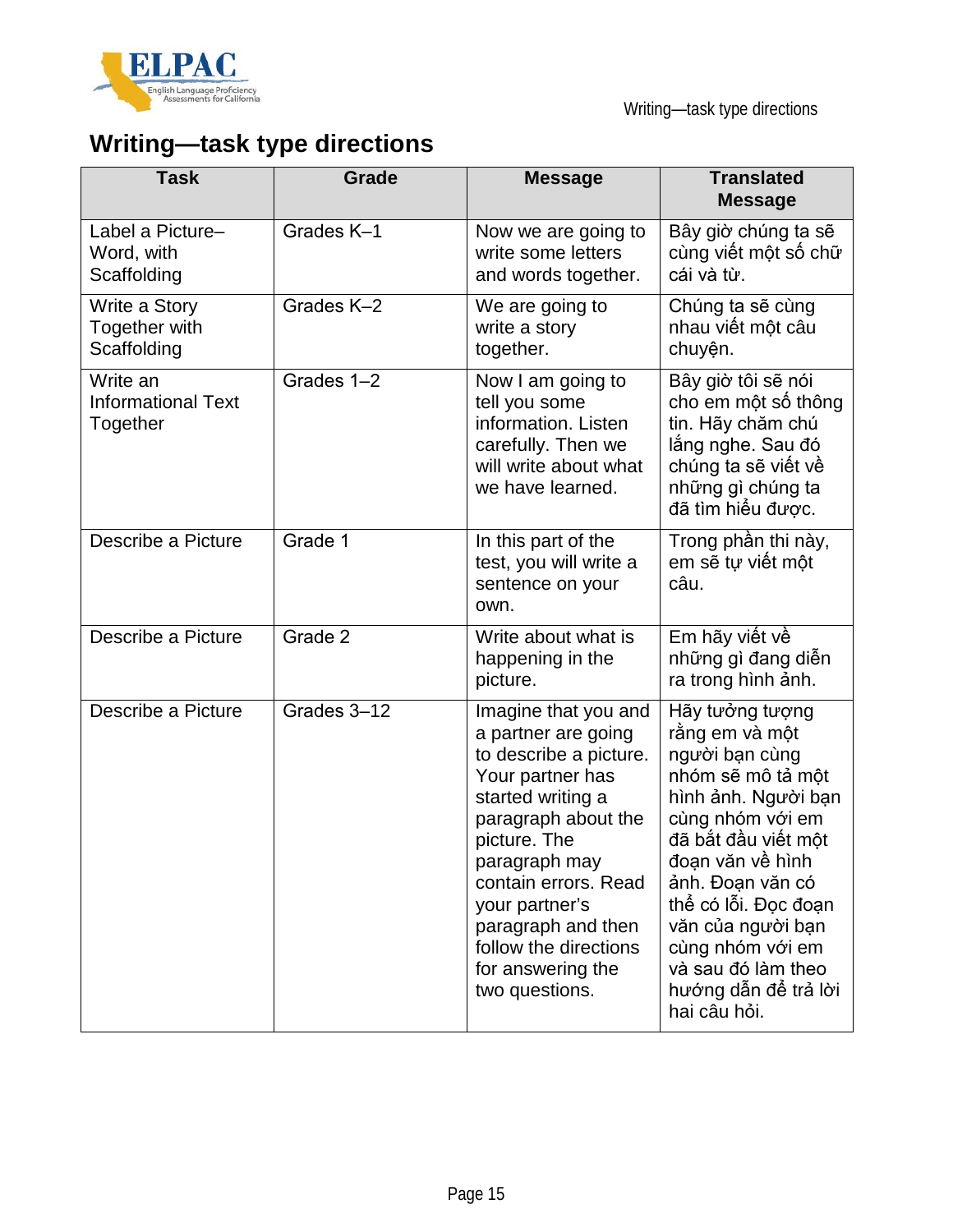

## Writing—task type directions (*continuation one*)

| Task                         | <b>Grade</b> | <b>Message</b>                                                                                                                                     | <b>Translated</b><br><b>Message</b>                                                                                                          |
|------------------------------|--------------|----------------------------------------------------------------------------------------------------------------------------------------------------|----------------------------------------------------------------------------------------------------------------------------------------------|
| Write About an<br>Experience | Grade 1      | You are going to<br>write in English<br>about something that<br>happened to you.                                                                   | Em sẽ viết bằng<br>tiếng Anh về một<br>chuyện đã xảy ra với<br>em.                                                                           |
|                              |              | [Prompt should<br>remain in English]                                                                                                               | [Lời nhắc nhở phải<br>luôn bằng tiếng Anh]                                                                                                   |
|                              |              | You should write<br>at least one<br>complete<br>sentence.<br>Use descriptions,<br>details, and<br>examples to<br>make your writing<br>interesting. | Em nên viết ít<br>nhất một câu<br>hoàn chỉnh.<br>Sử dụng các mô<br>tả, chi tiết và ví<br>du để làm cho bài<br>viết của em trở<br>nên thú vi. |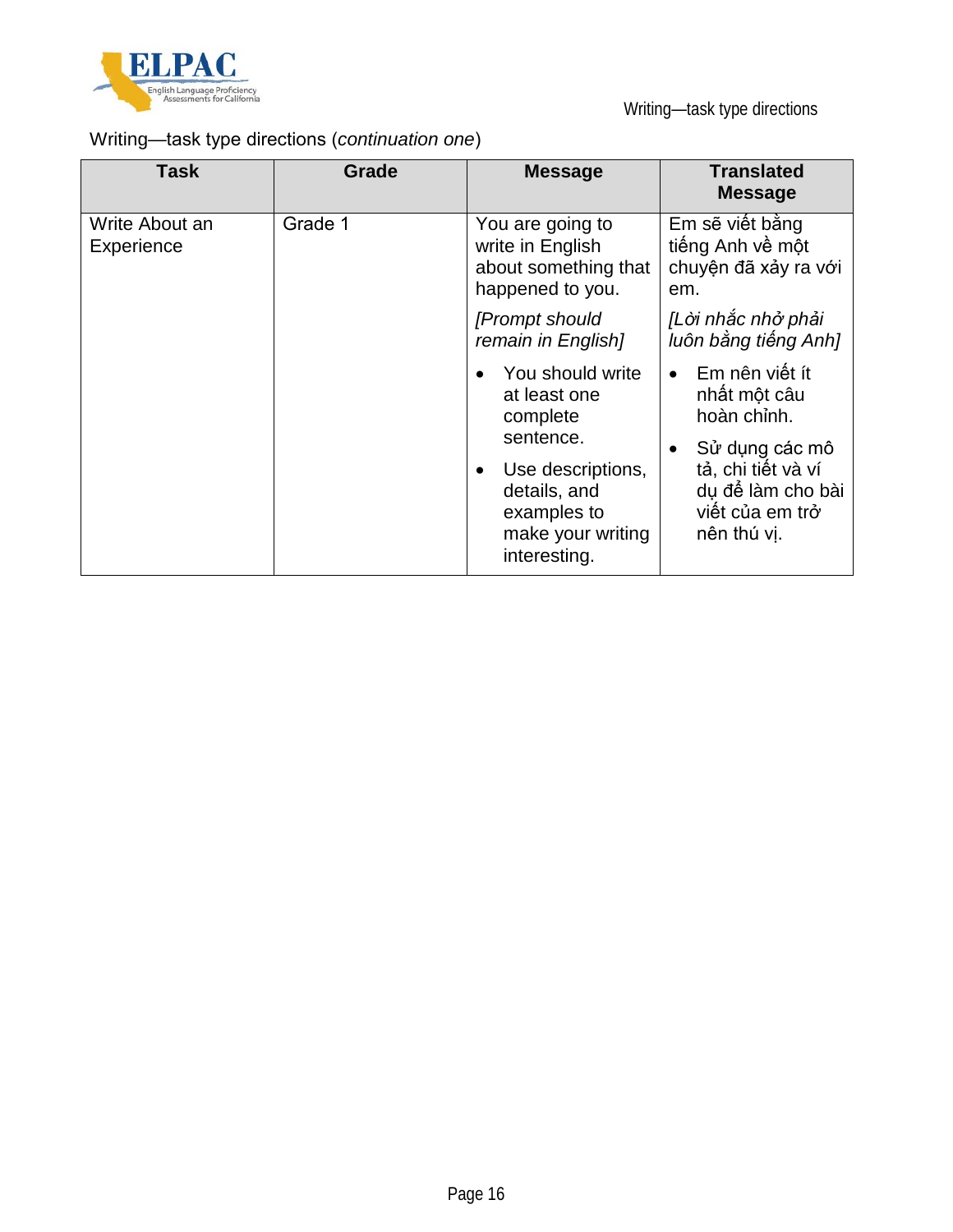

## Writing—task type directions (*continuation two*)

| <b>Task</b>                  | Grade                                                                                              | <b>Message</b>                                                                                                   | <b>Translated</b><br><b>Message</b>                                              |
|------------------------------|----------------------------------------------------------------------------------------------------|------------------------------------------------------------------------------------------------------------------|----------------------------------------------------------------------------------|
| Write About an<br>Experience | Grade 2                                                                                            | You are going to<br>write a paragraph in<br>English about your<br>personal experience.                           | Em sẽ viết một đoạn<br>văn bằng tiếng Anh<br>về trải nghiệm cá<br>nhân của mình. |
|                              |                                                                                                    | [Prompt should<br>remain in English]                                                                             | [Lời nhắc nhở phải<br>luôn bằng tiếng Anh]                                       |
|                              |                                                                                                    | Your paragraph<br>$\bullet$<br>should include at<br>least three<br>complete<br>sentences.                        | Đoạn văn của em<br>nên bao gồm ít<br>nhất ba câu hoàn<br>chỉnh.                  |
|                              | Use descriptions,<br>$\bullet$<br>details, and<br>examples to<br>make your writing<br>interesting. | Sử dụng các mô<br>tả, chi tiết và ví<br>dụ để làm cho bài<br>viết của em trở<br>nên thú vị.<br>Kiểm tra bài viết |                                                                                  |
|                              |                                                                                                    | Check your<br>$\bullet$<br>writing for correct<br>grammar, capital<br>letters,                                   | của em sao cho<br>đúng ngữ pháp,<br>chữ in hoa, dấu<br>câu và chính tả.          |
|                              |                                                                                                    | punctuation, and<br>spelling.                                                                                    | Không viết bên<br>ngoài ô. Hãy viết                                              |
|                              |                                                                                                    | Do not write<br>$\bullet$<br>outside the box.<br>Please write<br>neatly.                                         | gọn gàng.                                                                        |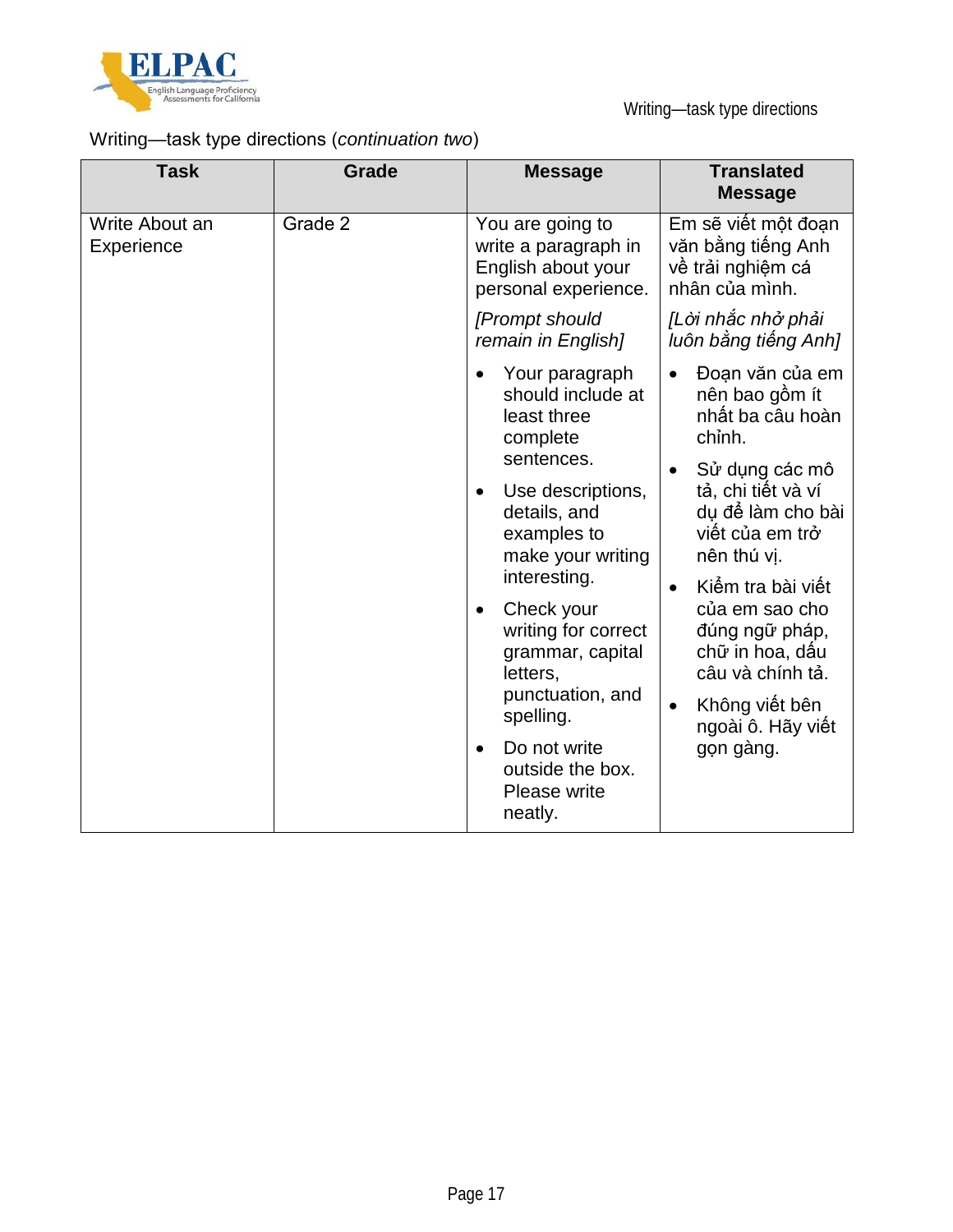

## Writing—task type directions (*continuation three*)

| <b>Task</b>                  | Grade       | <b>Message</b>                                                                                                                                                                                                                                                                                                                                                                   | <b>Translated</b><br><b>Message</b>                                                                                                                                                                                                                                                                                             |
|------------------------------|-------------|----------------------------------------------------------------------------------------------------------------------------------------------------------------------------------------------------------------------------------------------------------------------------------------------------------------------------------------------------------------------------------|---------------------------------------------------------------------------------------------------------------------------------------------------------------------------------------------------------------------------------------------------------------------------------------------------------------------------------|
| Write About an<br>Experience | Grades 3-12 | In the following box,<br>you are going to<br>write a paragraph in<br>English about your<br>personal experience.                                                                                                                                                                                                                                                                  | Trong ô dưới đây,<br>em sẽ viết một đoạn<br>văn bằng tiếng Anh<br>về trải nghiệm cá<br>nhân của mình.                                                                                                                                                                                                                           |
|                              |             | [Recording of prompt<br>is in English]                                                                                                                                                                                                                                                                                                                                           | [Ghi lời nhắc bằng<br>tiếng Anh]                                                                                                                                                                                                                                                                                                |
|                              |             | Your paragraph<br>$\bullet$<br>should include at<br>least three<br>complete<br>sentences and<br>should have a<br>beginning, a<br>middle, and an<br>end.<br>Use descriptions,<br>$\bullet$<br>details, and<br>examples to<br>make your writing<br>interesting.<br>Check your<br>$\bullet$<br>writing for correct<br>grammar, capital<br>letters,<br>punctuation, and<br>spelling. | Đoạn văn của em<br>nên bao gồm ít<br>nhất ba câu hoàn<br>chỉnh và nên có<br>phần mở bài,<br>thân bài và kết<br>bài.<br>Sử dụng các mô<br>$\bullet$<br>tả, chi tiết và ví<br>dụ để làm cho bài<br>viết của em trở<br>nên thú vi.<br>Kiểm tra bài viết<br>của em sao cho<br>đúng ngữ pháp,<br>chữ in hoa, dấu<br>câu và chính tả. |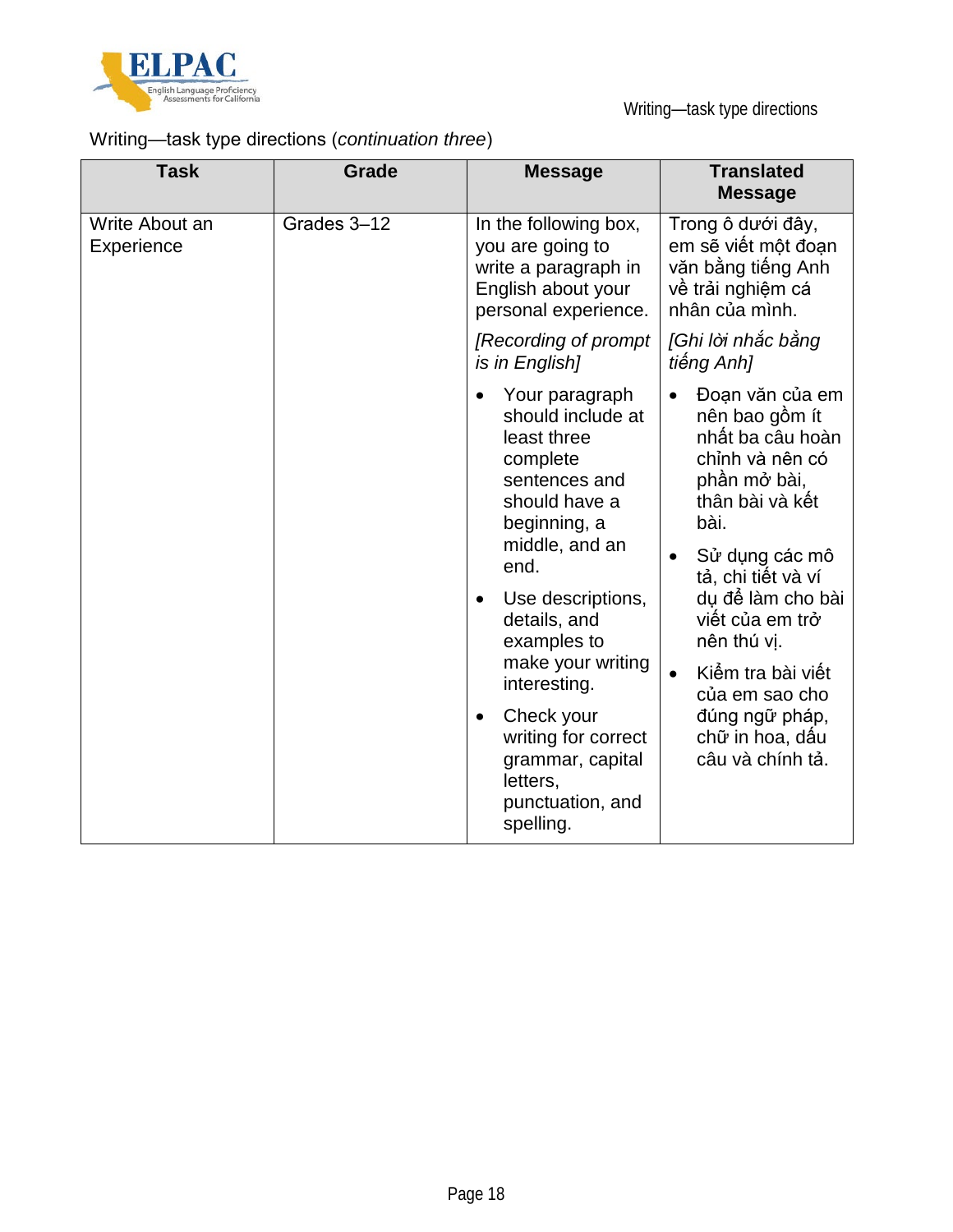

## Writing—task type directions (*continuation four*)

| <b>Task</b>                                   | Grade       | <b>Message</b>                                                                                                                                                                                                                                              | <b>Translated</b><br><b>Message</b>                                                                                                                                                                                                                                                                                 |
|-----------------------------------------------|-------------|-------------------------------------------------------------------------------------------------------------------------------------------------------------------------------------------------------------------------------------------------------------|---------------------------------------------------------------------------------------------------------------------------------------------------------------------------------------------------------------------------------------------------------------------------------------------------------------------|
| <b>Write About</b><br>Academic<br>Information | Grades 3-5  | Imagine that you are<br>writing a description<br>with a classmate.<br>Your classmate filled<br>in information in a<br>graphic organizer.<br>Read the details in<br>the graphic<br>organizer. Then use<br>the information to<br>answer the two<br>questions. | Hãy tưởng tượng<br>rằng em đang viết<br>một mô tả với một<br>người bạn cùng lớp.<br>Bạn cùng lớp của<br>em điền thông tin<br>vào một công cụ sắp<br>xếp thông tin bằng<br>hình ảnh. Đọc các<br>chi tiết trong công cụ<br>sắp xếp thông tin<br>bằng hình ảnh. Sau<br>đó sử dụng thông tin<br>để trả lời hai câu hỏi. |
| <b>Write About</b><br>Academic<br>Information | Grades 6-12 | Imagine that you are<br>working on a group<br>project. Some<br>members of your<br>group have created<br>a graphic organizer.<br>Use the information<br>in the graphic<br>organizer to answer<br>the two questions.                                          | Hãy tưởng tượng<br>rằng em đang làm<br>việc trong một dự án<br>theo nhóm. Một số<br>thành viên trong<br>nhóm của em đã tao<br>ra một công cụ sắp<br>xếp thông tin bằng<br>hình ảnh. Sử dụng<br>thông tin trong công<br>cụ sắp xếp thông tin<br>bằng hình ảnh đế trả<br>lời hai câu hỏi.                             |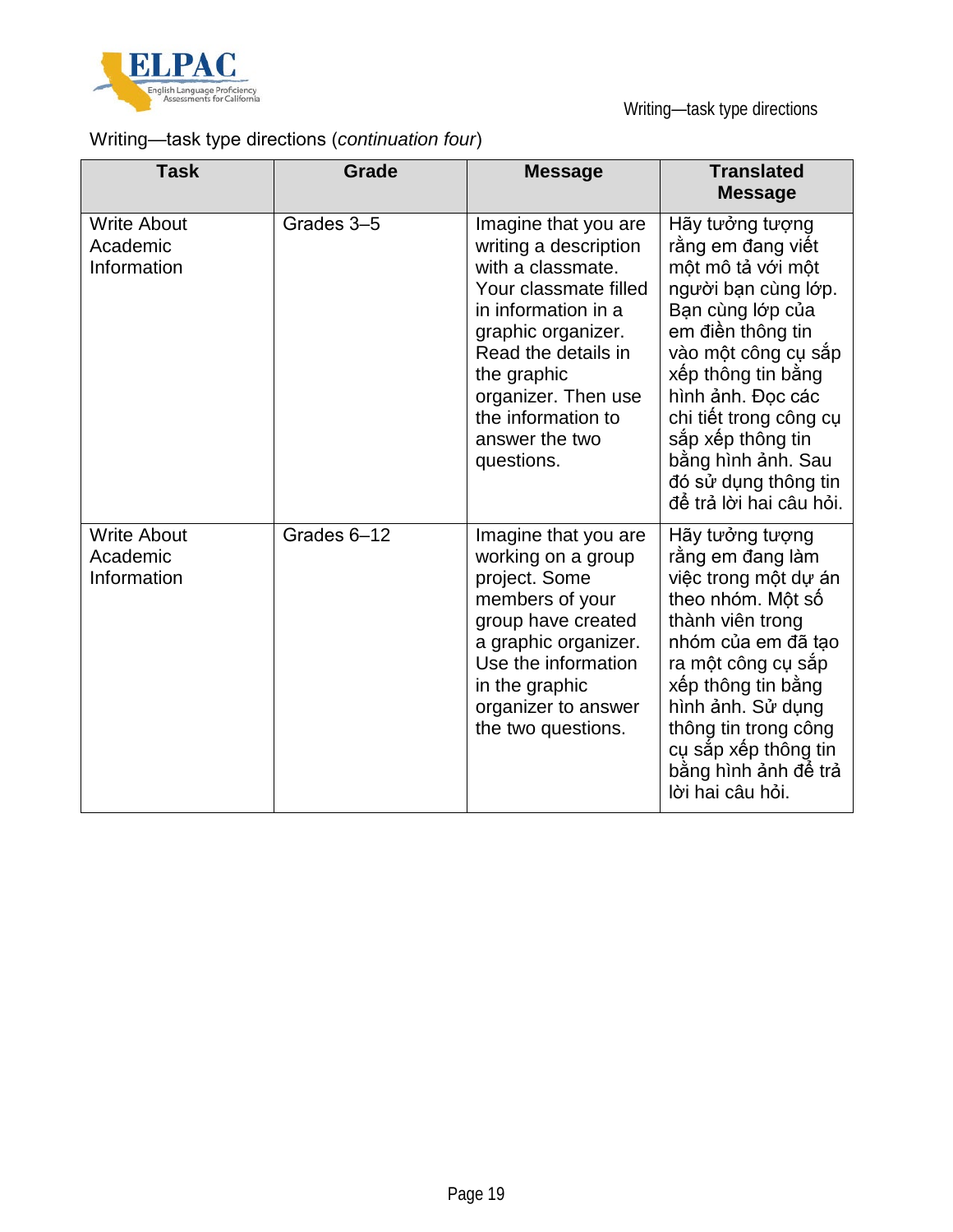

## Writing—task type directions (*continuation five*)

| <b>Task</b>        | Grade      | <b>Message</b>                                                                                                                                                                                                                                                                                                                                                                                                                                                                                                                                                         | <b>Translated</b><br><b>Message</b>                                                                                                                                                                                                                                                                                                                                                                                                                                               |
|--------------------|------------|------------------------------------------------------------------------------------------------------------------------------------------------------------------------------------------------------------------------------------------------------------------------------------------------------------------------------------------------------------------------------------------------------------------------------------------------------------------------------------------------------------------------------------------------------------------------|-----------------------------------------------------------------------------------------------------------------------------------------------------------------------------------------------------------------------------------------------------------------------------------------------------------------------------------------------------------------------------------------------------------------------------------------------------------------------------------|
| Justify an Opinion | Grades 3-5 | In the following box,<br>you are going to<br>write at least one<br>paragraph in English<br>about an important<br>issue.<br>[Recording of prompt<br>is in English]<br>Think about what<br>you will write<br>before you begin<br>writing.<br>State your<br>$\bullet$<br>opinion clearly<br>and give two or<br>more reasons to<br>support your<br>opinion.<br>The paragraph<br>$\bullet$<br>should include at<br>least three<br>complete<br>sentences.<br>Check your<br>$\bullet$<br>writing for correct<br>grammar, capital<br>letters,<br>punctuation, and<br>spelling. | Trong ô dưới đây,<br>em sẽ viết ít nhất<br><u>một đoạn văn bằng</u><br>tiếng Anh về một vấn<br>đề quan trọng.<br>[Ghi lời nhắc bằng<br>tiếng Anh]<br>Hãy suy nghĩ về<br>những gì em sẽ<br>viết trước khi bắt<br>đầu viết.<br>Nêu rõ ý kiến của<br>em và đưa ra từ<br>hai lý do trở lên<br>để hỗ trợ ý kiên<br>của em.<br>Đoạn văn nên<br>bao gồm ít nhất<br>ba câu hoàn<br>chỉnh.<br>Kiểm tra bài viết<br>của em sao cho<br>đúng ngữ pháp,<br>chữ in hoa, dấu<br>câu và chính tả. |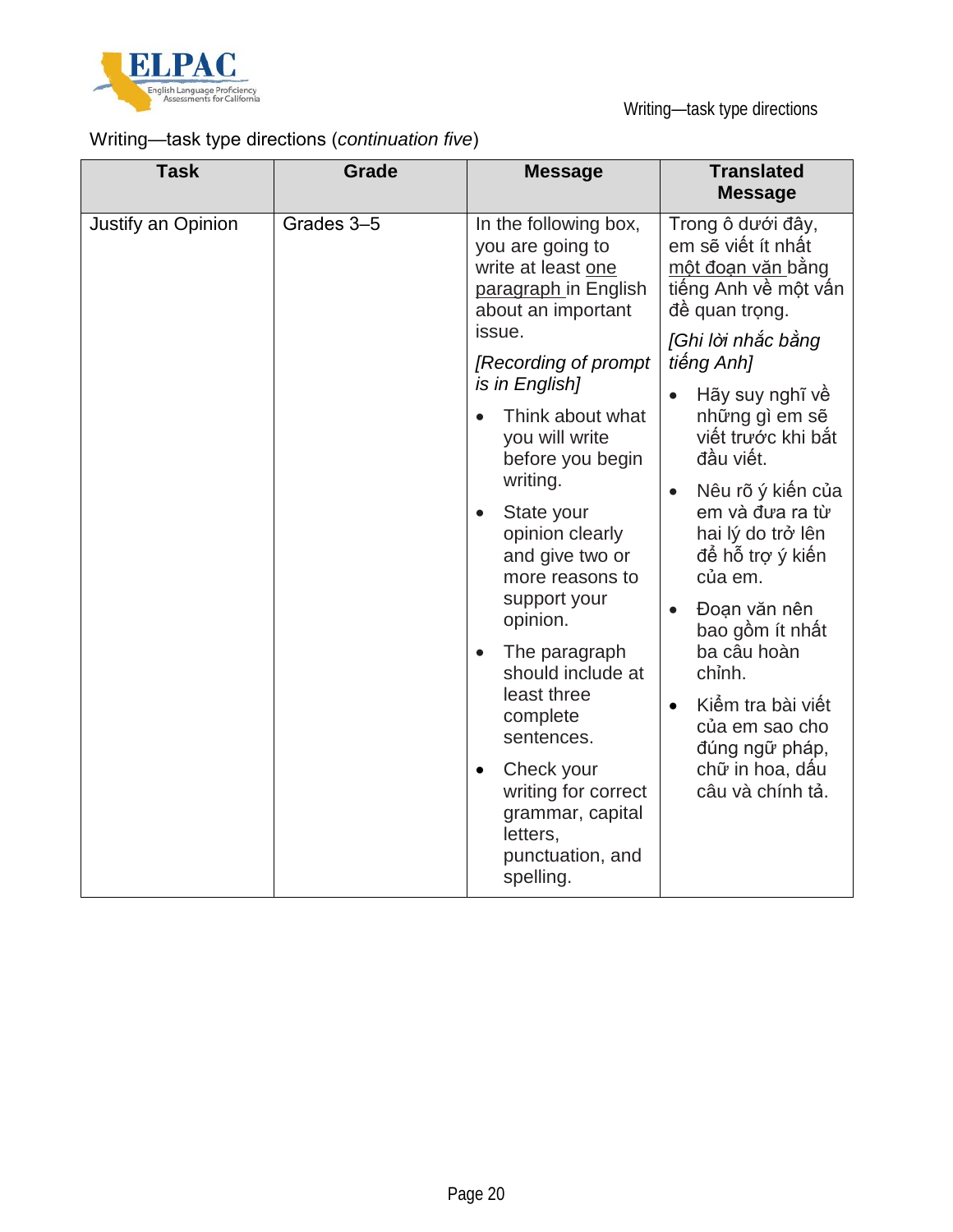

## Writing—task type directions (*continuation six*)

| <b>Task</b>        | Grade       | <b>Message</b>                                                                                                                                                                                                                                                                                                                                                                                                                                                                                                                                                                        | <b>Translated</b><br><b>Message</b>                                                                                                                                                                                                                                                                                                                                                                                                                                                                                                    |
|--------------------|-------------|---------------------------------------------------------------------------------------------------------------------------------------------------------------------------------------------------------------------------------------------------------------------------------------------------------------------------------------------------------------------------------------------------------------------------------------------------------------------------------------------------------------------------------------------------------------------------------------|----------------------------------------------------------------------------------------------------------------------------------------------------------------------------------------------------------------------------------------------------------------------------------------------------------------------------------------------------------------------------------------------------------------------------------------------------------------------------------------------------------------------------------------|
| Justify an Opinion | Grades 6-12 | In the following box,<br>you are going to<br>write at least two<br>paragraphs in<br>English about an<br>important issue.<br>[Recording of prompt<br>is in English]<br>Think about what<br>$\bullet$<br>you will write<br>before you begin<br>writing.<br>State your<br>$\bullet$<br>opinion clearly<br>and give two or<br>more reasons to<br>support your<br>opinion.<br>The paragraphs<br>$\bullet$<br>should include at<br>least three<br>complete<br>sentences.<br>Check your<br>$\bullet$<br>writing for correct<br>grammar, capital<br>letters,<br>punctuation, and<br>spelling. | Trong ô dưới đây,<br>em sẽ viết ít nhất hai<br><u>đoạn văn b</u> ằng tiếng<br>Anh về một vấn đề<br>quan trong.<br>[Ghi lời nhắc bằng<br>tiếng Anh]<br>Hãy suy nghĩ về<br>những gì em sẽ<br>viết trước khi bắt<br>đầu viết.<br>Nêu rõ ý kiến của<br>em và đưa ra từ<br>hai lý do trở lên<br>để hỗ trợ ý kiên<br>của em.<br>Các đoạn văn<br>nên bao gồm ít<br>nhất ba câu hoàn<br>chỉnh.<br>Kiểm tra bài viết<br>$\bullet$<br>của em sao cho<br>đúng ngữ pháp,<br>chữ in hoa, dấu<br>câu và chính<br>tá.de su escrito<br>sean correctas. |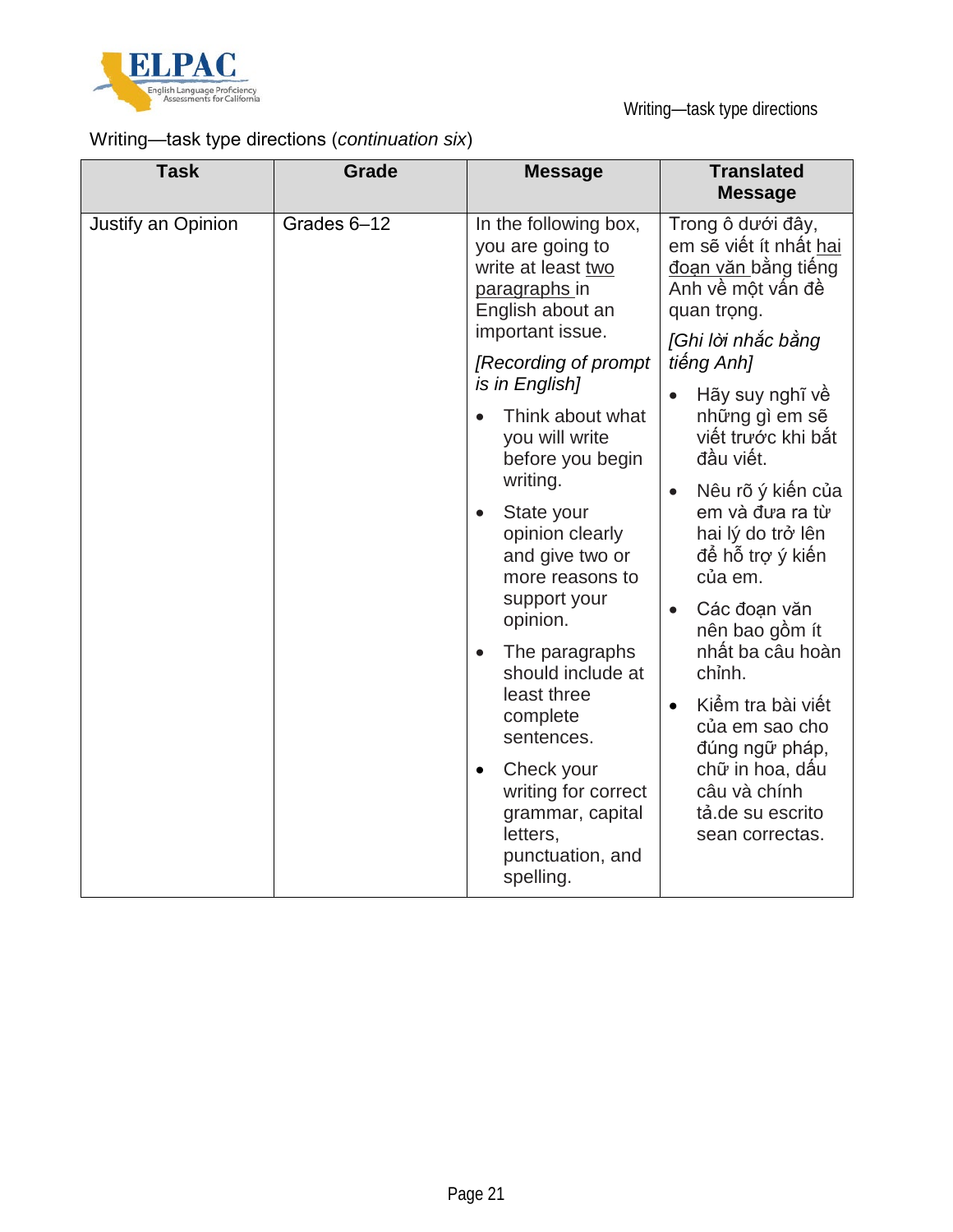

# **Speaking—Domain-level Directions**

## *Kindergarten Through Grade Two*

### **Screen**

Speaking Test

| Spoken by Test Examiner (read aloud<br>from the DFA) | <b>Translated Message</b>                   |
|------------------------------------------------------|---------------------------------------------|
| Today, you will take the ELPAC test.                 | Hôm nay, em sẽ làm bài kiểm tra ELPAC.      |
| First, I am going to sign you in.                    | Trước tiên tôi sẽ cho em đăng nhập vào.     |
| [Follow login directions, including the              | [Làm theo các hướng dẫn đăng nhập, bao      |
| recording check and sound and audio                  | gồm kiểm tra ghi âm và kiểm tra tiếng và âm |
| check]                                               | thanh]                                      |
| Remember to answer all of the questions              | Hãy nhớ trả lời tất cả các câu hỏi bằng     |
| in English. If you want me to repeat a               | tiếng Anh. Nếu em muốn tôi lặp lại câu      |
| question, you can ask me to. Now we are              | hỏi, em có thể yêu cầu tôi. Bây giờ chúng   |
| going to begin.                                      | ta sẽ bắt đầu.                              |

## *Grades Three Through Twelve*

### **Screen**

Speaking Test

| Spoken by Test Examiner (read aloud<br>from the DFA)                                                                                                      | <b>Translated Message</b>                                                                                                                        |  |
|-----------------------------------------------------------------------------------------------------------------------------------------------------------|--------------------------------------------------------------------------------------------------------------------------------------------------|--|
| Today you will take the Speaking section                                                                                                                  | Hôm nay em sẽ làm bài kiếm tra ELPAC.                                                                                                            |  |
| of the ELPAC. First, I am going to sign                                                                                                                   | Trước tiên tôi sẽ cho em đăng nhập vào.                                                                                                          |  |
| you in.                                                                                                                                                   | [Làm theo các hướng dẫn đăng nhập, bao                                                                                                           |  |
| [Follow login directions, including the                                                                                                                   | gồm kiểm tra ghi âm và kiểm tra tiếng và âm                                                                                                      |  |
| recording check and sound and audio                                                                                                                       | thanh]                                                                                                                                           |  |
| check]<br>Remember to answer all of the questions<br>in English. If you want me to repeat a<br>question, you can ask me to. Now we are<br>going to begin. | Hãy nhớ trả lời tất cả các câu hỏi bằng<br>tiếng Anh. Nếu em muốn tôi lặp lại câu<br>hỏi, em có thể yêu cầu tôi. Bây giờ chúng<br>ta sẽ bắt đầu. |  |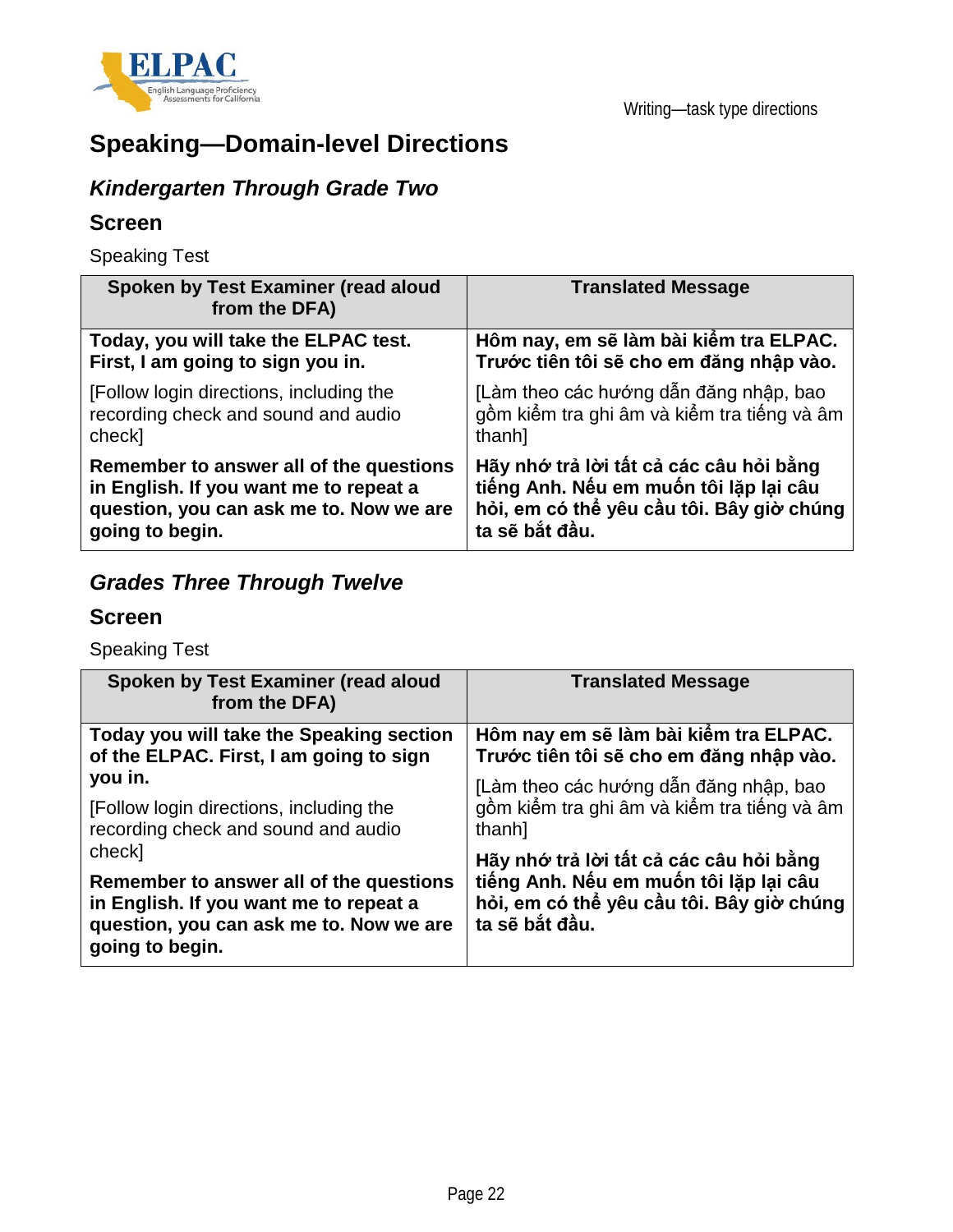

## *Kindergarten Through Grade 12 Review Screen*

### **Screen**

### **Congratulations, you reached the end of the test!**

Thank you for your attention and hard work.

If there are any questions you marked for review, they will be displayed in the box below. Please finish reviewing any questions you want to, then select Submit Test at the bottom of the screen.

| Spoken by Test Examiner (read aloud<br>from the DFA)                                    | <b>Translated Message</b>                                                      |
|-----------------------------------------------------------------------------------------|--------------------------------------------------------------------------------|
| This is the end of the Speaking test.<br>Thank you for your attention and hard<br>work. | Em đã hoàn thành bài kiểm tra Nói. Cảm<br>ơn em đã quan tâm và nỗ lực làm bài. |

## **Speaking—task type directions**

| <b>Task</b>               | Grade       | <b>Message</b>                                                                                                                                                                   | <b>Translated</b><br><b>Message</b>                                                                                                                                                             |
|---------------------------|-------------|----------------------------------------------------------------------------------------------------------------------------------------------------------------------------------|-------------------------------------------------------------------------------------------------------------------------------------------------------------------------------------------------|
| <b>Talk About a Scene</b> | Grades K-12 | Look at the picture. I<br>am going to ask you<br>some questions<br>about it.                                                                                                     | Hãy nhìn vào hình<br>ảnh. Tôi sẽ hỏi em<br>một vài câu hỏi về<br>hình ảnh đó.                                                                                                                   |
| <b>Speech Functions</b>   | Grades 2-5  | I am going to tell you<br>about a situation that<br>could happen to you.<br>Then, tell me what<br>you would say.                                                                 | Tôi sẽ kể cho em<br>nghe về một tình<br>huống có thể xảy ra<br>với em. Sau đó, hãy<br>cho tôi biết em sẽ<br>nói gì.                                                                             |
| <b>Speech Functions</b>   | Grades 6-12 | I'm going to tell you<br>about a situation that<br>could happen to you.<br>Then, tell me what<br>you would say. Make<br>sure your answer is<br>appropriate for your<br>audience. | Tôi sẽ kể cho em<br>nghe về một tình<br>huống có thể xảy ra<br>với em. Sau đó, hãy<br>cho tôi biết em sẽ<br>nói gì. Hãy đảm bảo<br>rằng câu trả lời của<br>em phù hợp với<br>người nghe em nói. |
| Support an Opinion        | Grades K-12 | I am going to ask<br>you for your opinion.                                                                                                                                       | Tôi sẽ hỏi ý kiến của<br>em.                                                                                                                                                                    |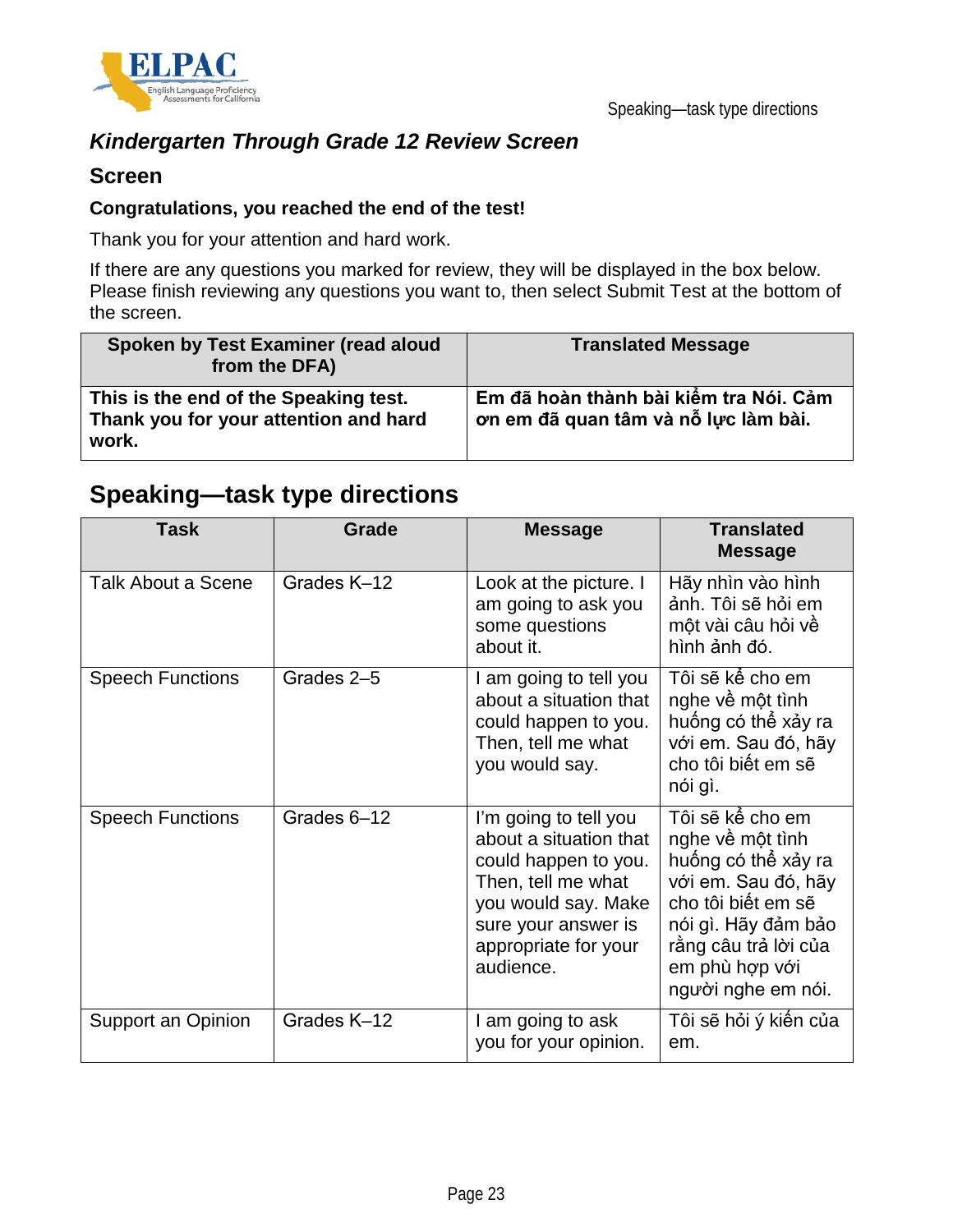

## Speaking—task type directions (*continuation one*)

| <b>Task</b>                               | Grade       | <b>Message</b>                                                                                                                                                                                                                                      | <b>Translated</b><br><b>Message</b>                                                                                                                                                                                                                             |
|-------------------------------------------|-------------|-----------------------------------------------------------------------------------------------------------------------------------------------------------------------------------------------------------------------------------------------------|-----------------------------------------------------------------------------------------------------------------------------------------------------------------------------------------------------------------------------------------------------------------|
| <b>Retell a Narrative</b>                 | Grade K-5   | Look at the pictures.<br>I am going to tell you<br>a story about the<br>pictures. Listen<br>carefully. You will<br>hear the story only<br>once. When I am<br>finished, you will use<br>the pictures to tell<br>the story back to me.                | Hãy nhìn vào những<br>hình ảnh.<br>Tôi sẽ kể cho em<br>một câu chuyện về<br>những hình ảnh. Hãy<br>chăm chú lắng nghe.<br>Em sẽ chỉ được<br>nghe câu chuyện<br>một lần. Khi tôi kế<br>xong, em sẽ sử dụng<br>những hình ảnh đế<br>kế lại câu chuyện<br>cho tôi. |
| <b>Present and Discuss</b><br>Information | Grades 6-12 | I am going to ask<br>you to talk about a<br>graphic. Look at the<br>graphic.<br>[Prompt should<br>remain in English]<br>Take some time to<br>read the graphic to<br>yourself. Let me<br>know when you are<br>ready for me to ask<br>you a question. | Tôi sẽ yêu cầu em<br>nói về một đồ thị.<br>Nhìn vào đồ thị.<br>[Lời nhắc nhở phải<br>luôn bằng tiếng Anh]<br>Hãy dành thời gian<br>để đọc thầm đồ thị.<br>Hãy cho tôi biết khi<br>em sẵn sàng đế tôi<br>hỏi em một câu hỏi.                                     |
| Summarize an<br>Academic<br>Presentation  | Grade K-2   | I am going to tell you<br>some information.<br>Listen carefully. You<br>will hear the<br>information only<br>once. When I am<br>finished, you will tell<br>me about the<br>information.                                                             | Tôi sẽ cho em biết<br>một số thông tin.<br>Hãy chăm chú lắng<br>nghe. Em sẽ chỉ<br>được nghe thông tin<br>một lần. Khi tôi nói<br>xong, em sẽ cho tôi<br>biết về thông tin.                                                                                     |